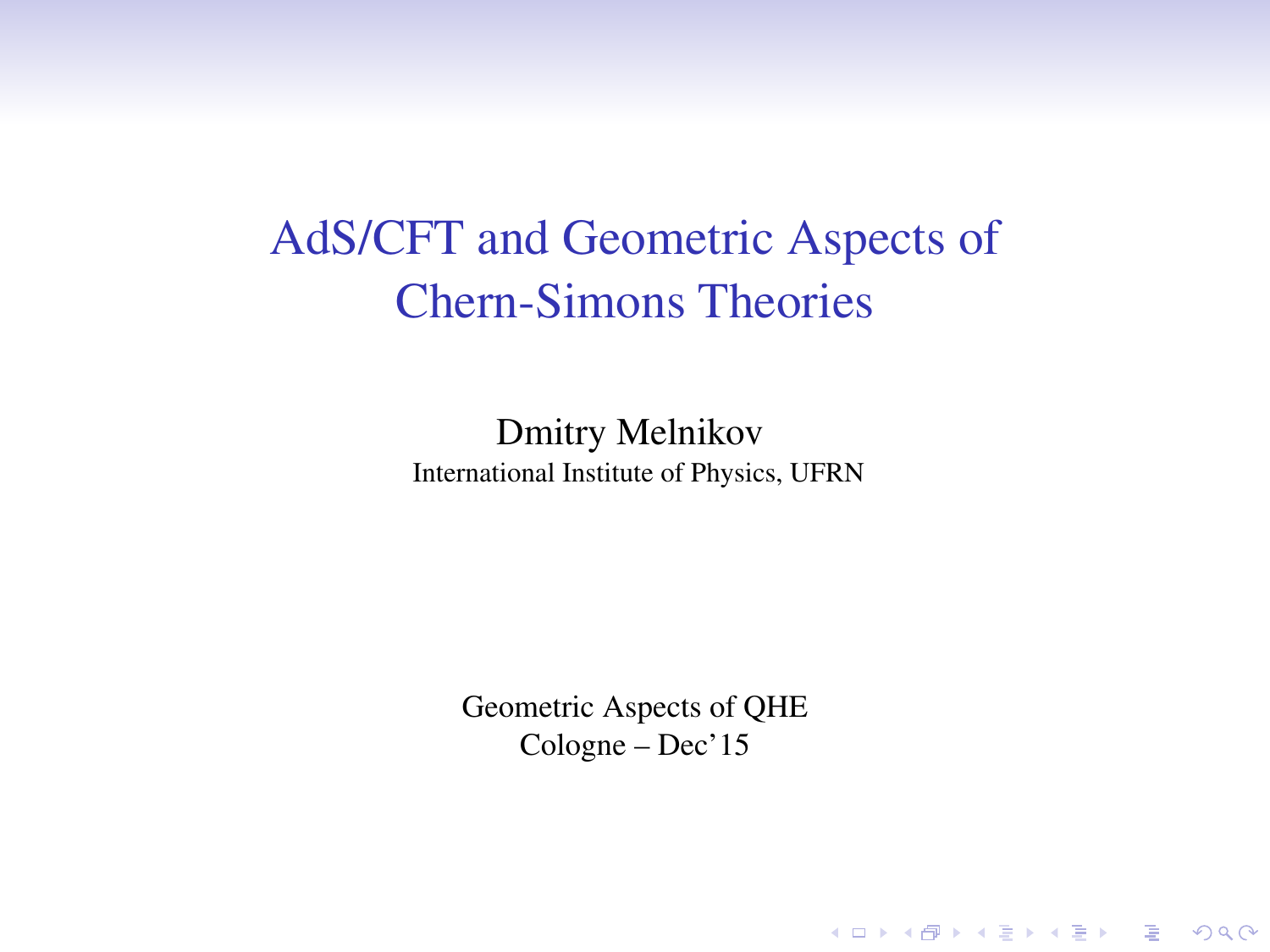# QHE in the canonical Holography

K ロ ▶ K @ ▶ K 할 ▶ K 할 ▶ | 할 | ⊙Q @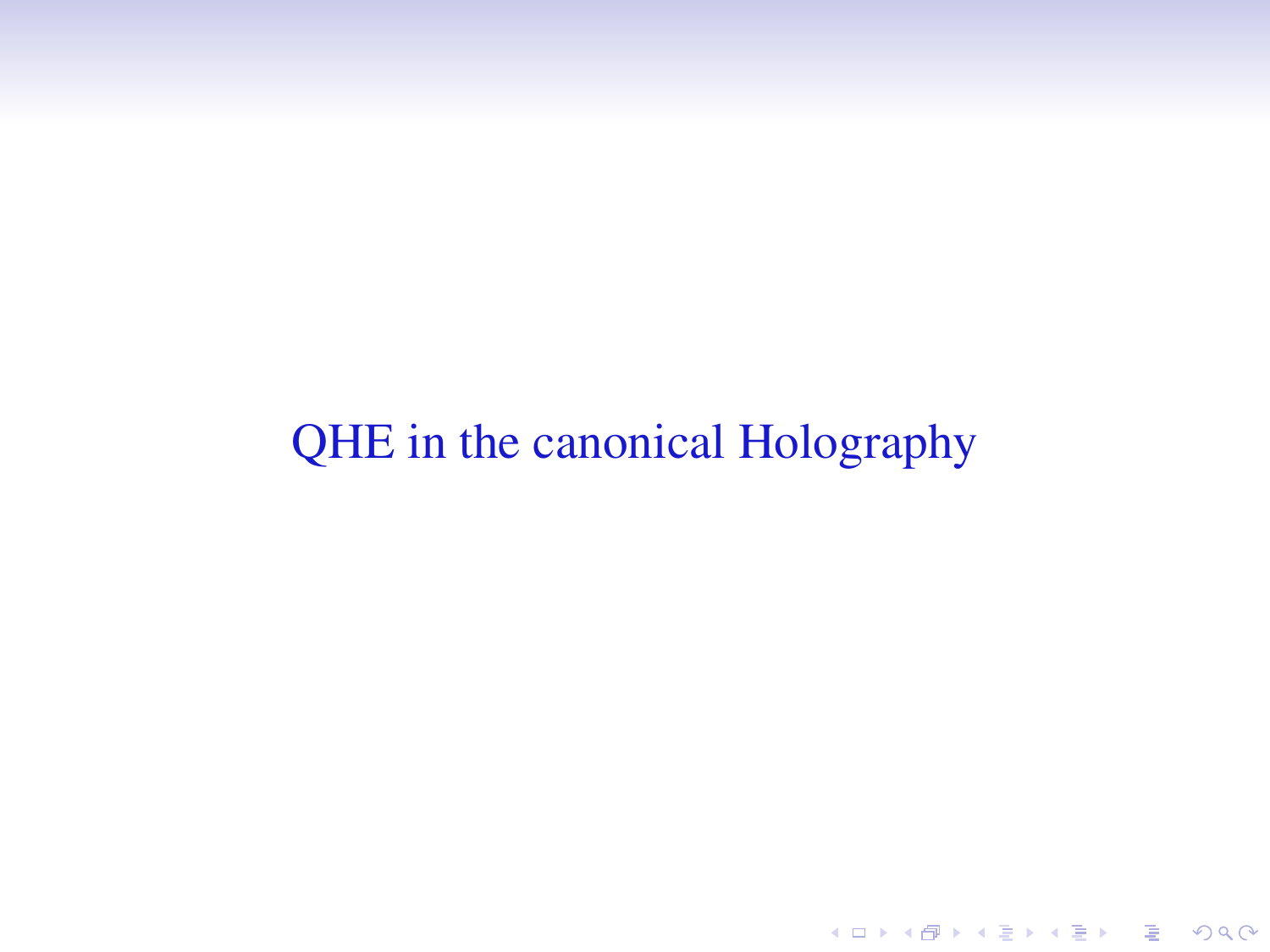# QHE and Holography

Motivation

#### Quantum  $\longleftrightarrow$  Geometry

K ロ ▶ K @ ▶ K 할 ▶ K 할 ▶ ... 할 ... 9 Q Q ·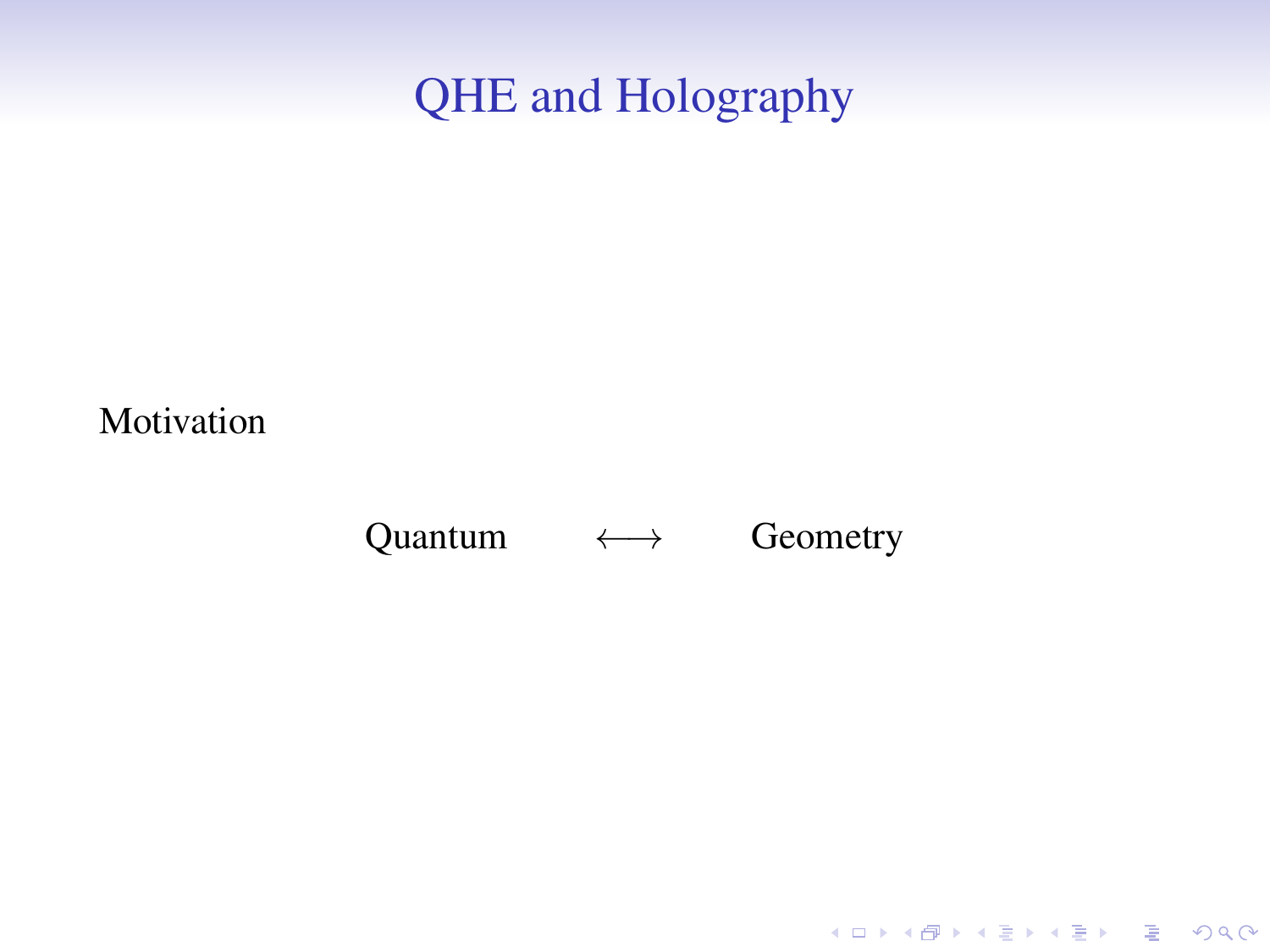### Black Holes

Black holes in AdS-space

$$
ds^{2} = \frac{L^{2}}{z^{2}} \left( -f(z)dt^{2} + \sum_{i} dx_{i}^{2} + \frac{dz^{2}}{f(z)} \right), \qquad f(z) = 1 - \frac{z^{d}}{z_{h}^{d}}
$$

In *AdS*<sup>4</sup>

$$
T=\frac{3}{4\pi z_h}
$$

$$
S = \frac{L^2 \Delta x \Delta y}{4Gz_h^2}
$$
 - Bekenstein-Hawking entropy

K ロ ▶ K @ ▶ K 할 ▶ K 할 ▶ ... 할 ... 9 Q Q ·

- Black holes are thermodynamical systems
- TD quantities are typically defined for an infinitely remote observer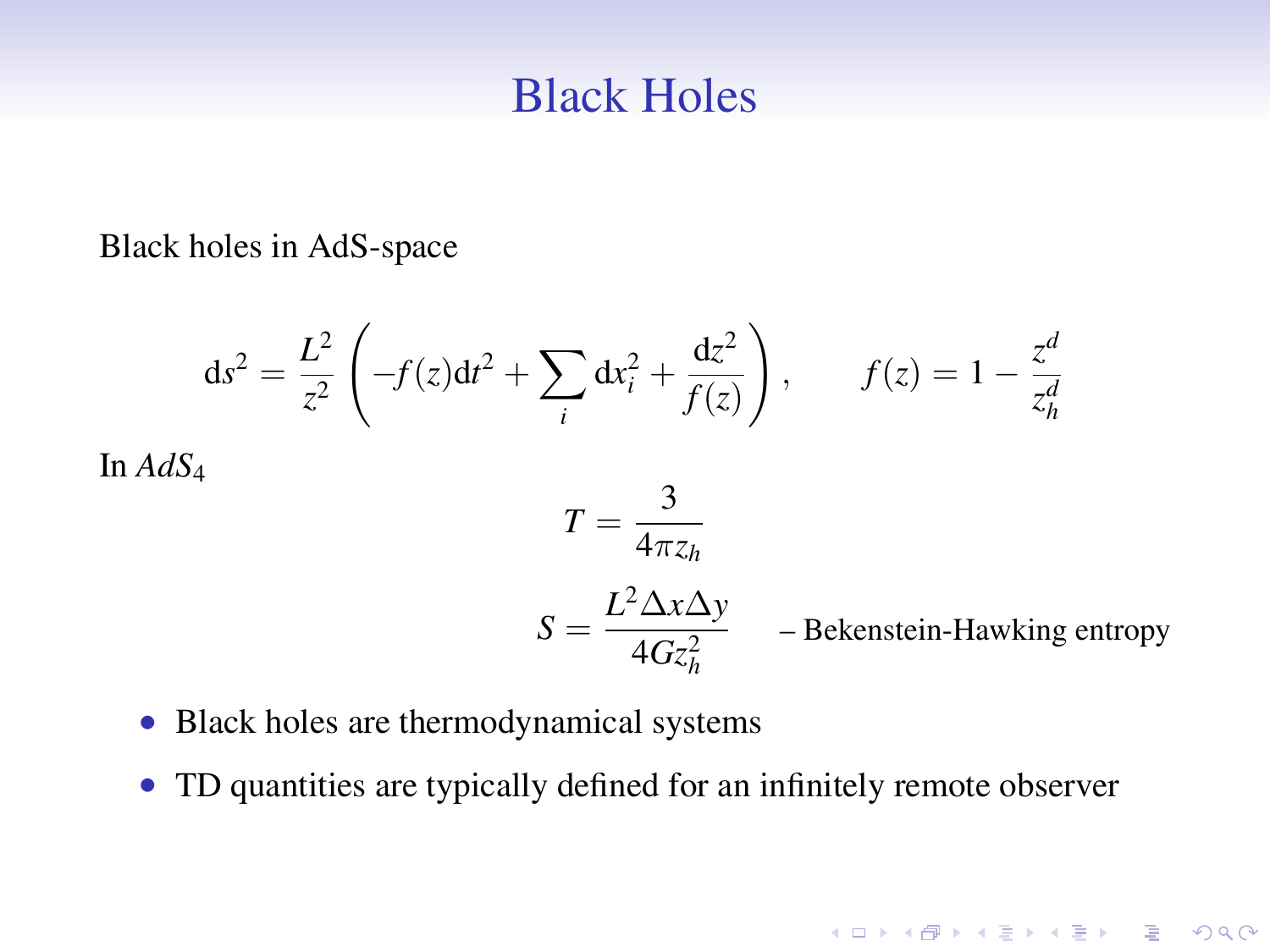#### Black holes

Charge density

$$
ds^{2} = \frac{L^{2}}{z^{2}} \left( -f(z)dt^{2} + \sum_{i} dx_{i}^{2} + \frac{dz^{2}}{f(z)} \right)
$$

Charge density/Chemical potential ←→ bulk gauge field

$$
A_0 = \mu - \langle \rho \rangle z^{d-2}, \qquad \mu = \langle \rho \rangle z_h^{d-2}, \qquad f(z) = 1 - \left(1 + Q^2\right) \frac{z^d}{z_h^d} + Q^2 \frac{z^{2d-2}}{z_h^{2d-2}}
$$

In *AdS*<sup>4</sup>

$$
T=\frac{3-Q^2}{4\pi z_h}
$$

**Kロトメ部トメミトメミト (ミ) のQC**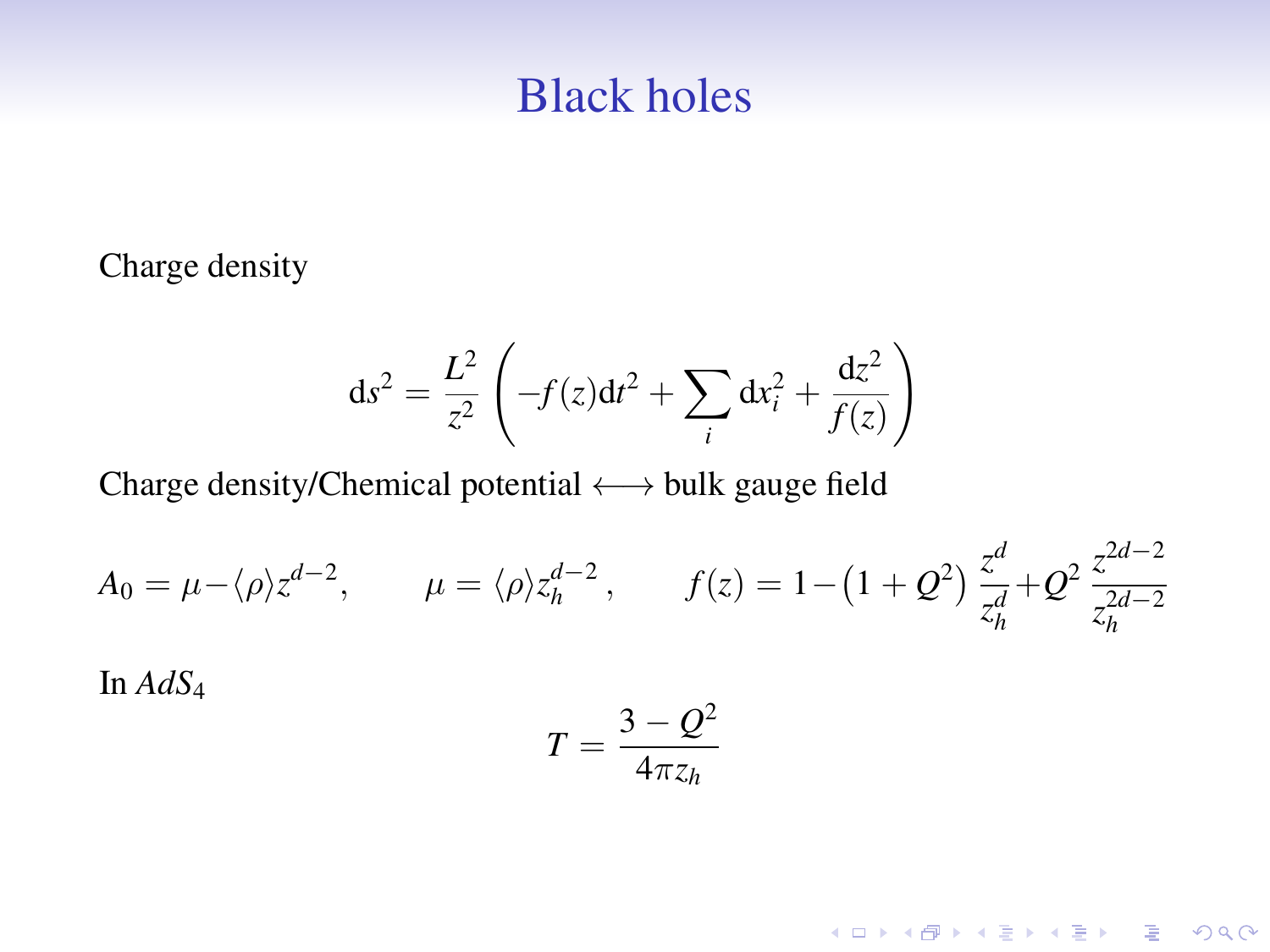### Magnetic Field

Magnetic field **[Hartnoll,Kovtun'07]** 

Dyonic *AdS* black hole

$$
\frac{ds^2}{L^2} = \frac{\alpha^2}{z^2} \left( -f(z)dt^2 + dx^2 + dy^2 \right) + \frac{dz^2}{z^2 f(z)}
$$

$$
A_t = \mu - \frac{\rho}{\chi \alpha} z, \qquad A_x = -By
$$

Regularity at the horizon  $A_t = 0$  relates  $\mu = \mu(\rho)$ 

$$
T = \alpha \frac{3 - Q^2}{4\pi}, \qquad Q^2 = \frac{\rho^2 + \chi^2 B^2}{\chi^2 \alpha^4} \qquad S = \frac{L^2}{4G} \pi \alpha^2 \Delta x \Delta y
$$

• Extremal (*T* = 0) black hole:  $(\rho^2 + B^2)z_h^4 = 3$  has  $S \neq 0$ 

• Quantity  $\chi = \frac{L^2}{4C}$  $\frac{L^2}{4G}$  can be related to the central charge *c* of the dual CFT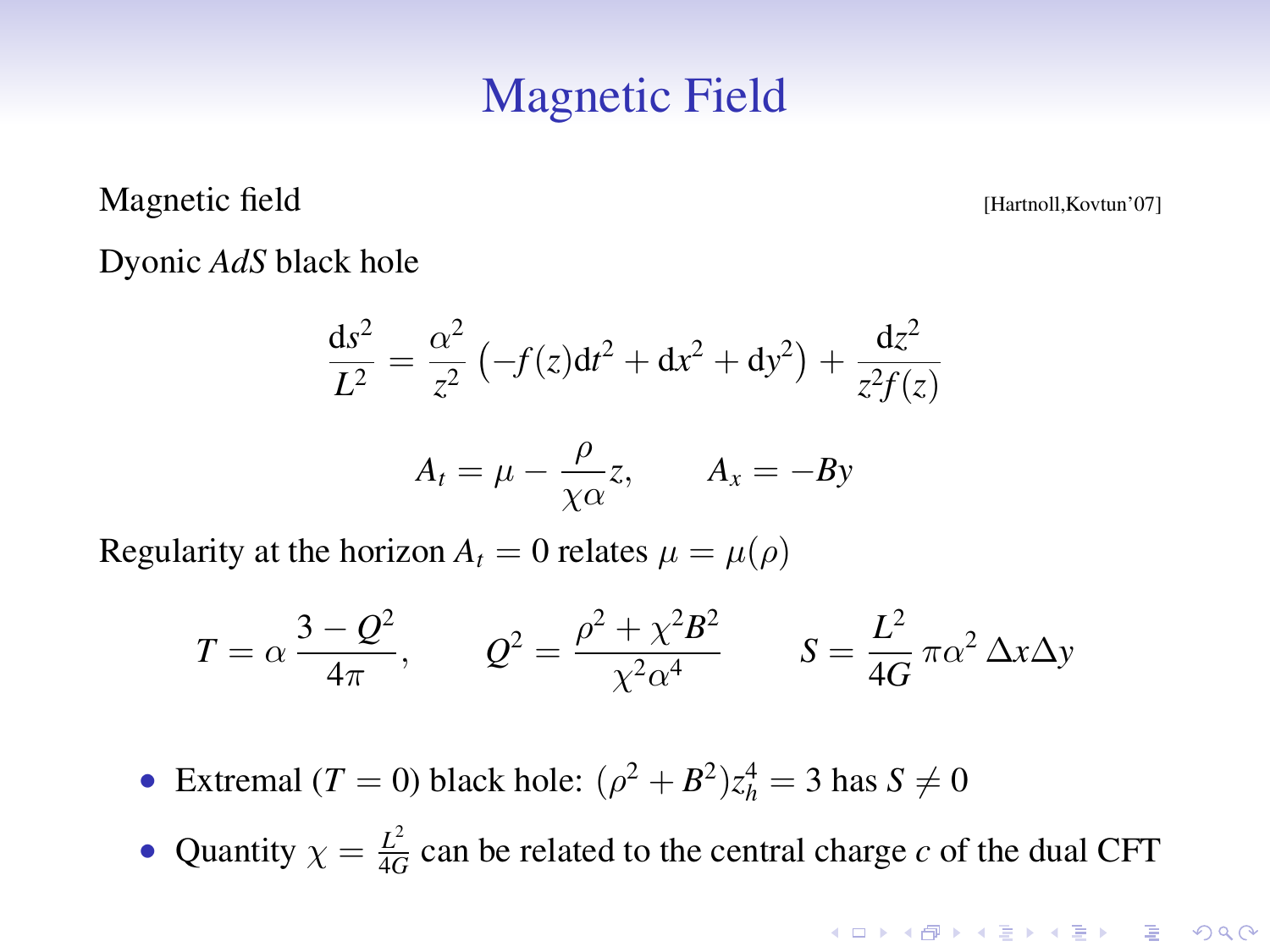## Transport

Green's functions [Hartnoll,Kovtun'07]

**KORKARYKERKE POLO** 

Find the response of the system to a small perturbation of electric field and temperature gradient. The holographic prescription for calculation of correlators gives the following for the retarded Green's functions:

• for 2 currents  $\langle [\mathcal{J}_i(t), \mathcal{J}_i(0)] \rangle_R$ 

$$
G_{ij}^{R}(\omega) = -i\omega\epsilon_{ij}\frac{\rho}{B}
$$

By Kubo formula

$$
\sigma_{ij} = -\lim_{\omega \to 0} \frac{\operatorname{Im} G_{ij}^R(\omega)}{\omega} = \epsilon_{ij} \sigma_H \,, \qquad \sigma_H = \frac{\rho}{B}
$$

 $\sigma_{ii}$  is antisymmetric, but not quantized.  $\rho$  and *B* so far independent

• for  $\langle [\mathcal{J}_i(t), \mathcal{T}_{ti}(0)] \rangle_R$  and  $\langle [\mathcal{T}_{ti}(t), \mathcal{T}_{ti}(0)] \rangle_R$ 

$$
G_{i\pi_j}^R(\omega) = -i\omega\epsilon_{ij}\frac{3\varepsilon}{2B}, \qquad G_{\pi_i\pi_j}^R(\omega) = \frac{\chi s^2 T^2 i\omega\delta_{ij}}{\rho^2 + \chi^2 B^2} - \frac{9\rho\varepsilon^2 i\omega\epsilon_{ij}}{4B(\rho^2 + \chi^2 B^2)}
$$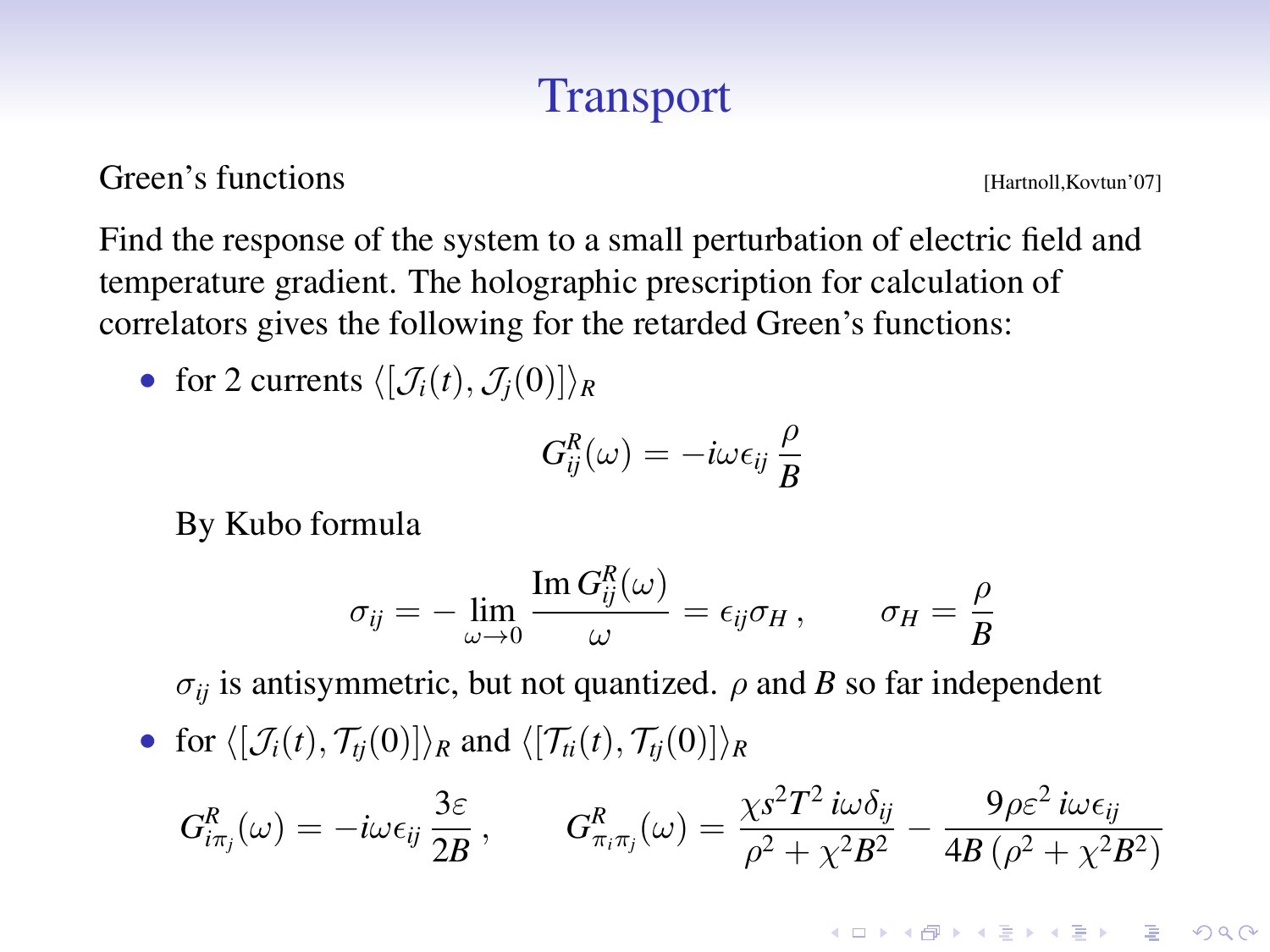### Transport

Thermal conductivities [Hartnoll et al'07][DM,Orazi,Sodano'12]

K ロ ▶ K @ ▶ K 할 ▶ K 할 ▶ ... 할 ... 9 Q Q ·

Low temperature expansions of the conductivities yield

$$
\alpha_{xx} = \alpha_{yy} = 0, \qquad \alpha_{xy} = -\alpha_{yx} = \frac{s}{B} = \frac{\pi}{\sqrt{3}} \sqrt{1 + \sigma_H^2} + O(T)
$$

$$
\kappa_{xx} = \kappa_{yy} = \frac{\chi s^2 T}{\rho^2 + \chi^2 B^2} \to \chi \frac{\pi^2}{3} T + O(T^2)
$$

$$
\kappa_{xy} = -\kappa_{yx} = \frac{\rho s^2 T}{B(\rho^2 + \chi^2 B^2)} \to \frac{\pi^2}{3} \sigma_H T + O(T^2)
$$

Wiedemann-Franz law

$$
\frac{\kappa_H}{\sigma_H} = \mathcal{L}T, \qquad \mathcal{L} = \frac{\pi^2}{3} \left(\frac{k_B}{e}\right)^2
$$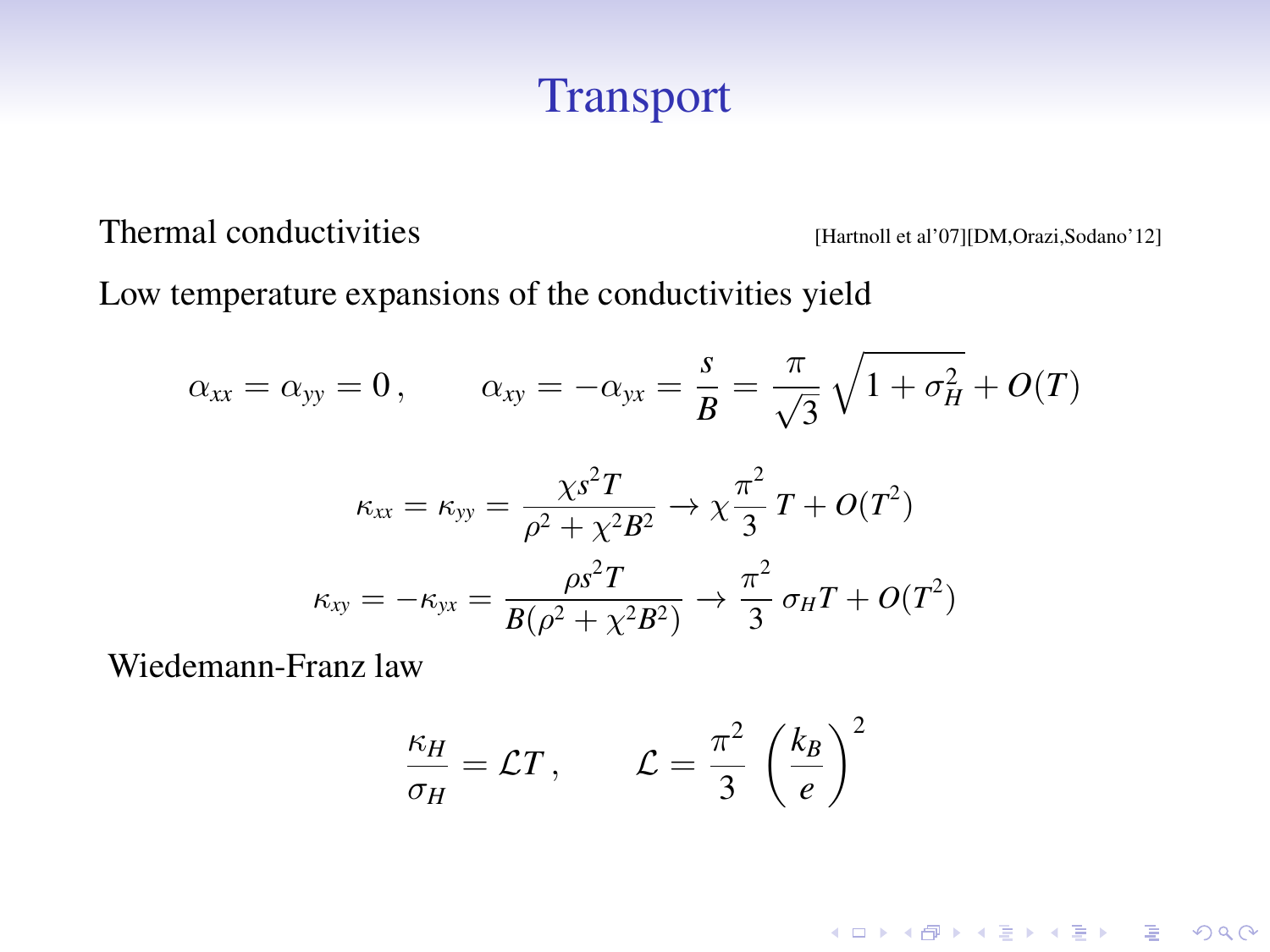#### Edges

If the system has an edge [Takayanagi'11]

$$
S = \frac{1}{2\kappa} \int_N d^{d+1}x \sqrt{-g} (R - 2\Lambda) + \frac{1}{\kappa} \int_{\partial N} d^d x \sqrt{-h} K + S_{\partial N}[\text{matter}]
$$

*h*<sub>*ab*</sub>-induced metric on  $\partial N$ , *K*-extrinsic curvature,  $K_{ab} = h_a^{\mu} h_b^{\nu} \nabla_{\mu} n_{\nu}$ 

$$
\delta S = \frac{1}{2\kappa} \int_{\partial N} d^d x \sqrt{-h} \left( K_{ab} - Kh_{ab} + \Sigma h_{ab} - T_{ab} \right) \delta h^{ab}
$$

Neumann boundary conditions [Compere, Marolf'08]

K ロ ▶ K @ ▶ K 할 ▶ K 할 ▶ ... 할 ... 9 Q Q ·

$$
K_{ab}-(K-\Sigma)h_{ab}=T_{ab}
$$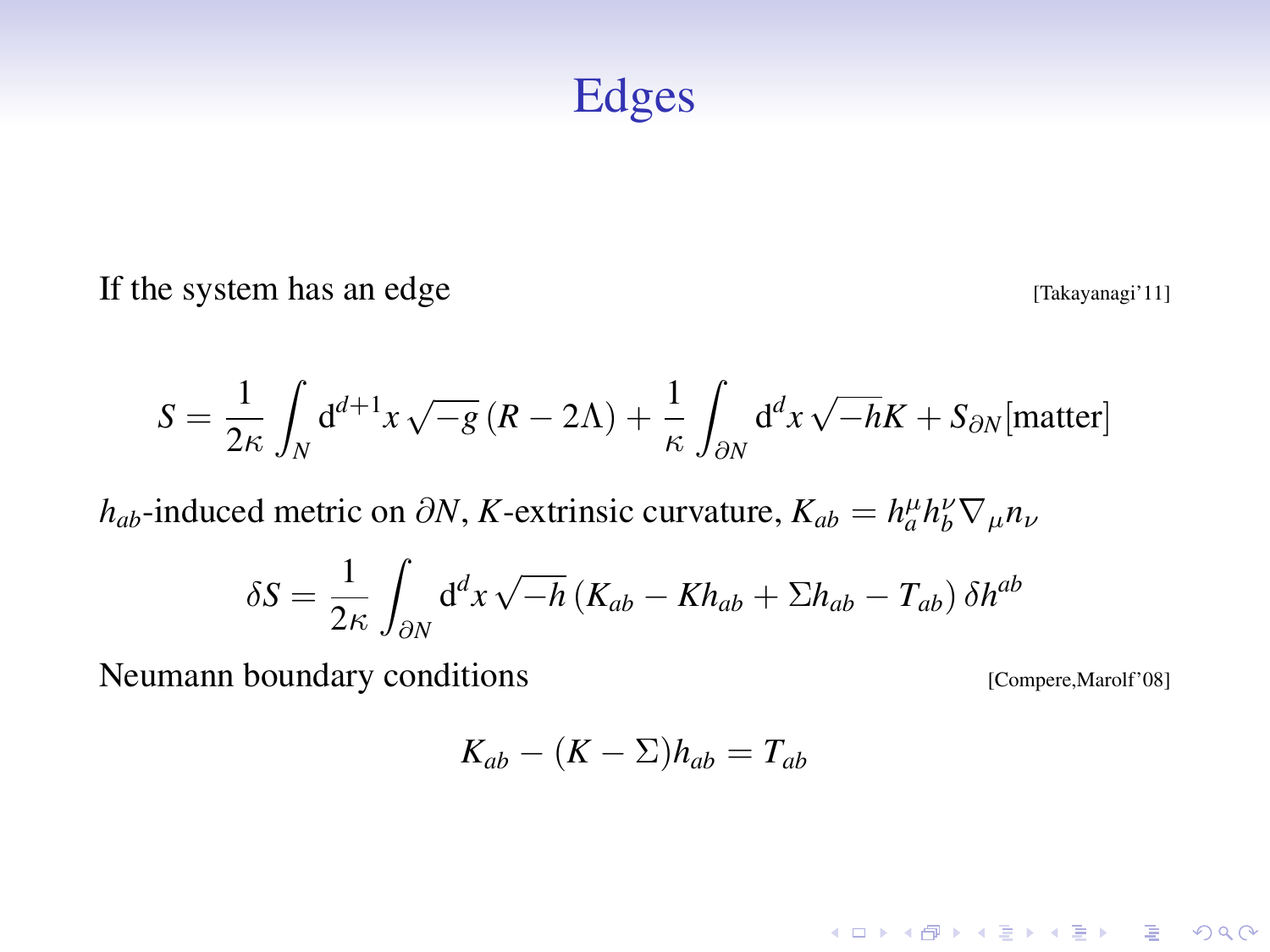### Edges

Same for the gauge fields [Fujita, Kaminski, Karch'12][DM, Orazi, Sodano'12]

$$
c_1\int_N \text{d}^4x \sqrt{-g} F_{\mu\nu}^2 + c_2\int_N F\wedge F + k\int_Q A\wedge F - k\int_P \text{d}^2x A_x A_t
$$

Neumann boundary conditions imply

$$
c_1F+(c_2+k)*F|_Q=0
$$

• Density and magnetic field are locked together  $\rho \sim B$ 



K ロ ▶ K @ ▶ K 할 ▶ K 할 ▶ (할 수 있다)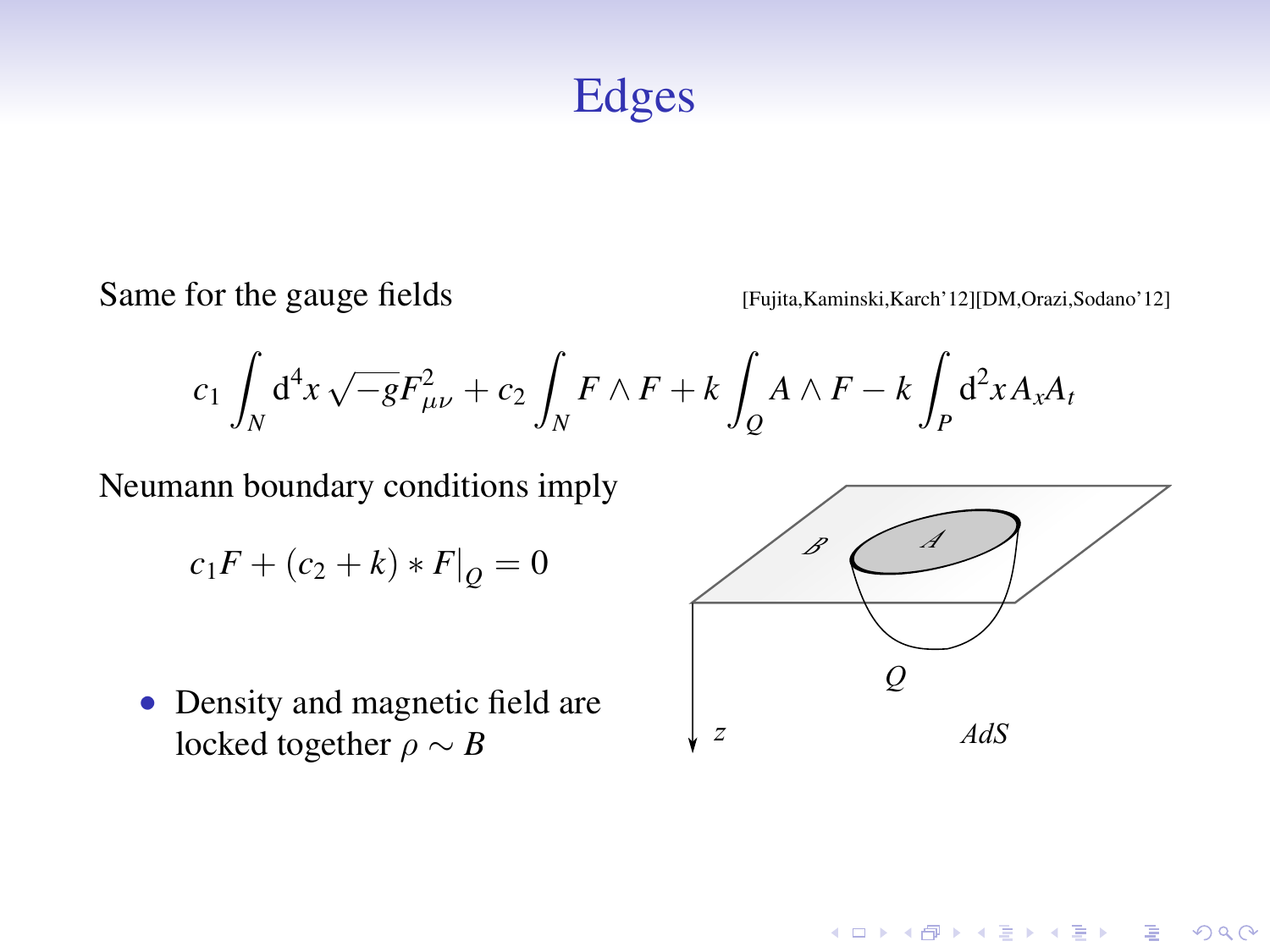### Top-down AdS/CFT

Models of QHE

- Keski-Vakkuri, Kraus'08; Davis, Kraus, Shah'08 Construction of an effective Chern-Simons theory. D-brane theory of plateau transitions
- Fujita, Ryu, Takayanagi'09 D-brane engineering of an effective Chern-Simons theory in low dimensions. Model massless edge modes and stripes of states with different  $\nu$ . Proposal hierarchical FOHEs, using IIA string on  $C^2/Z_n$
- Bergman, Jokela, Lifschytz, Lippert'10 D-brane engineering. Model a gapped system with massless edge modes. Quantization of conductivity as a result of quantization of a flux through a compact manifold. Irrational filling fractions

**A O A G A 4 O A C A G A 4 O A 4 O A C A**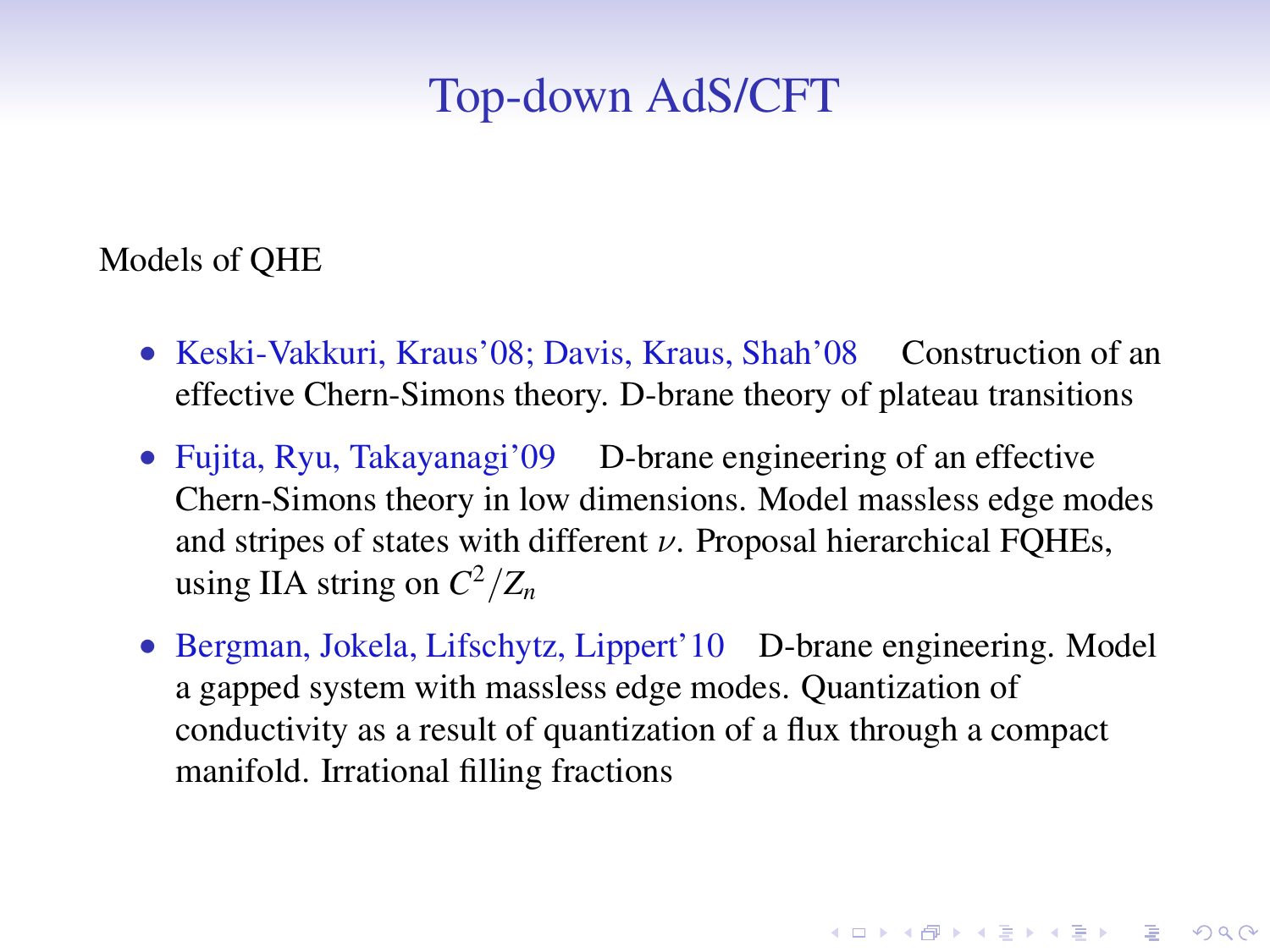# Low Dimensional AdS/CFT

K ロ K (日) K 경 K (동) K 경 (동) X (8)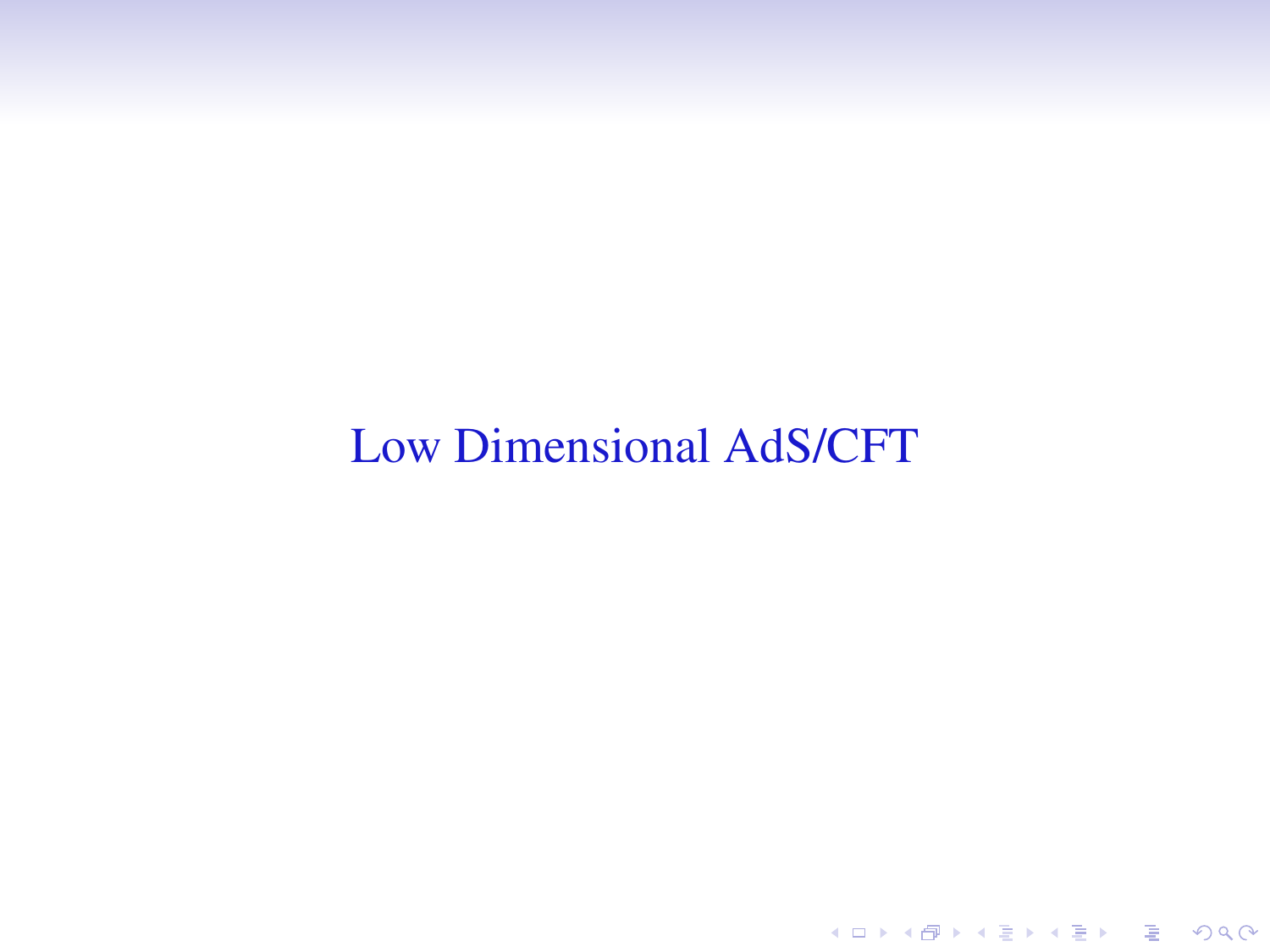3d Gravity

$$
S = \frac{1}{8\pi G} \int d^3x \sqrt{-g} (R - \Lambda) \qquad \Lambda = -\frac{2}{\ell^2}
$$

Vacuum solution – anti de Sitter space (*e.g.* in global coordinates)

$$
\frac{\mathrm{d}s^2}{\ell^2} = \mathrm{d}\rho^2 - \sinh^2\rho\,\mathrm{d}t^2 + \cosh^2\rho\,\mathrm{d}\phi^2
$$

The (2+1)d gravity is said to be topological: any two metrics are related by a diffeomorphism, but some of those are non-trivial (large gauge transforms) and lead to new physical solutions:

$$
t \to 2\sqrt{M}t, \qquad \phi \to 2\sqrt{M}\phi, \qquad \rho \to \rho - \frac{1}{2}\log M
$$

$$
\frac{ds^2}{\ell^2} = d\rho^2 - \left(e^{\rho} - Me^{-\rho}\right)^2 dt^2 + \left(e^{\rho} + Me^{-\rho}\right)^2 d\phi^2
$$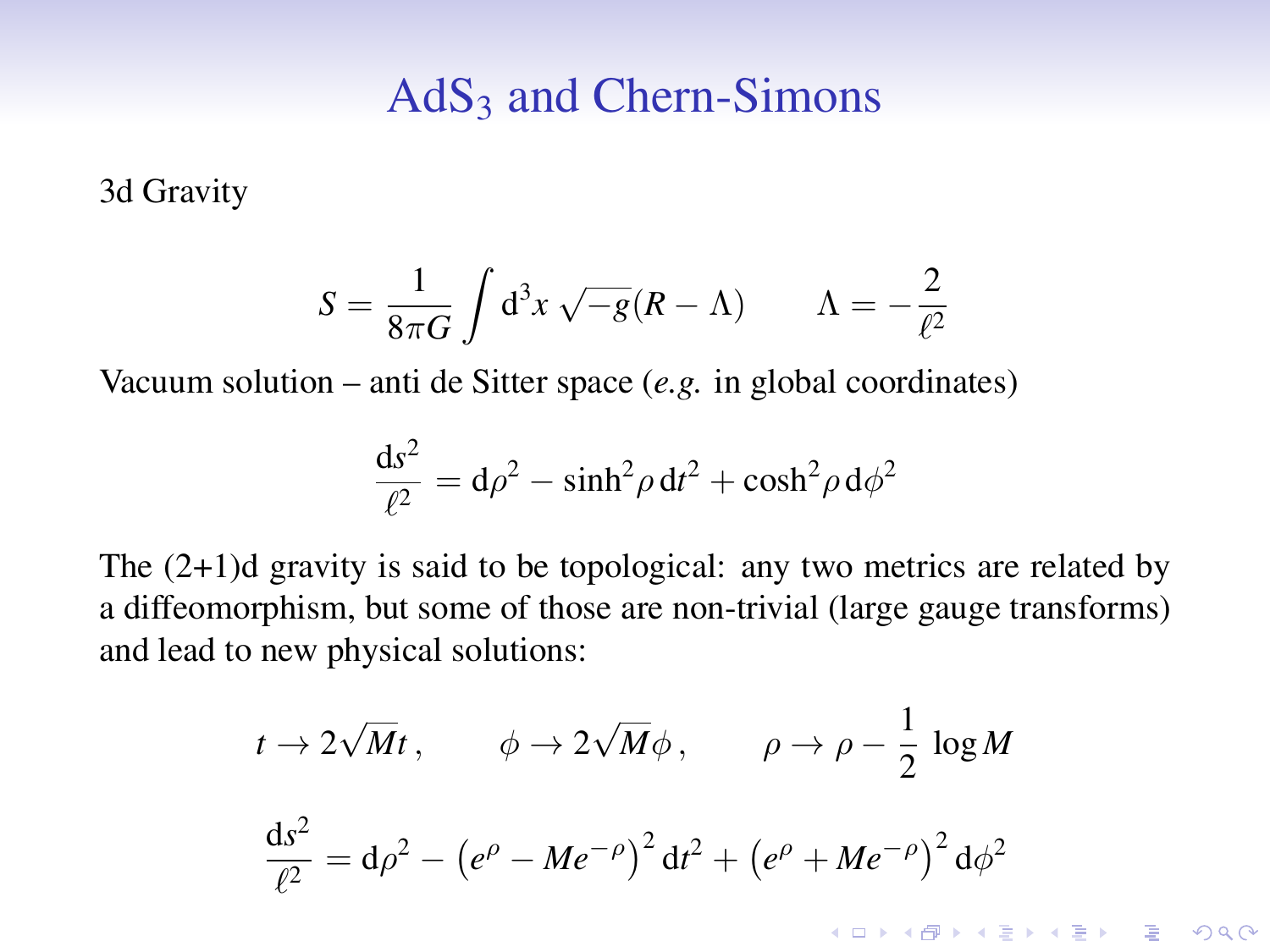CFT connection

Restrict to diffeomorphisms preserving the boundary condition

$$
\frac{ds^2}{\ell^2} = d\rho^2 + \frac{1}{4} e^{2\rho} \left( -dt^2 + d\phi^2 \right) + O(\rho^0)
$$

Large gauge transformations change the subleading asymptotic modifying physical charges (mass *H* and angular momentum *J*). The charge components generate 2 copies of the Virasoro algebra

$$
\{Q_m, Q_n\} = (n-m)Q_{n+m} + \frac{c}{12}n(n^2-1)\delta_{n+m,0} \qquad c = \frac{3\ell}{2G}
$$

[Brown,Henneaux'86]

**KORKARYKERKE POLO**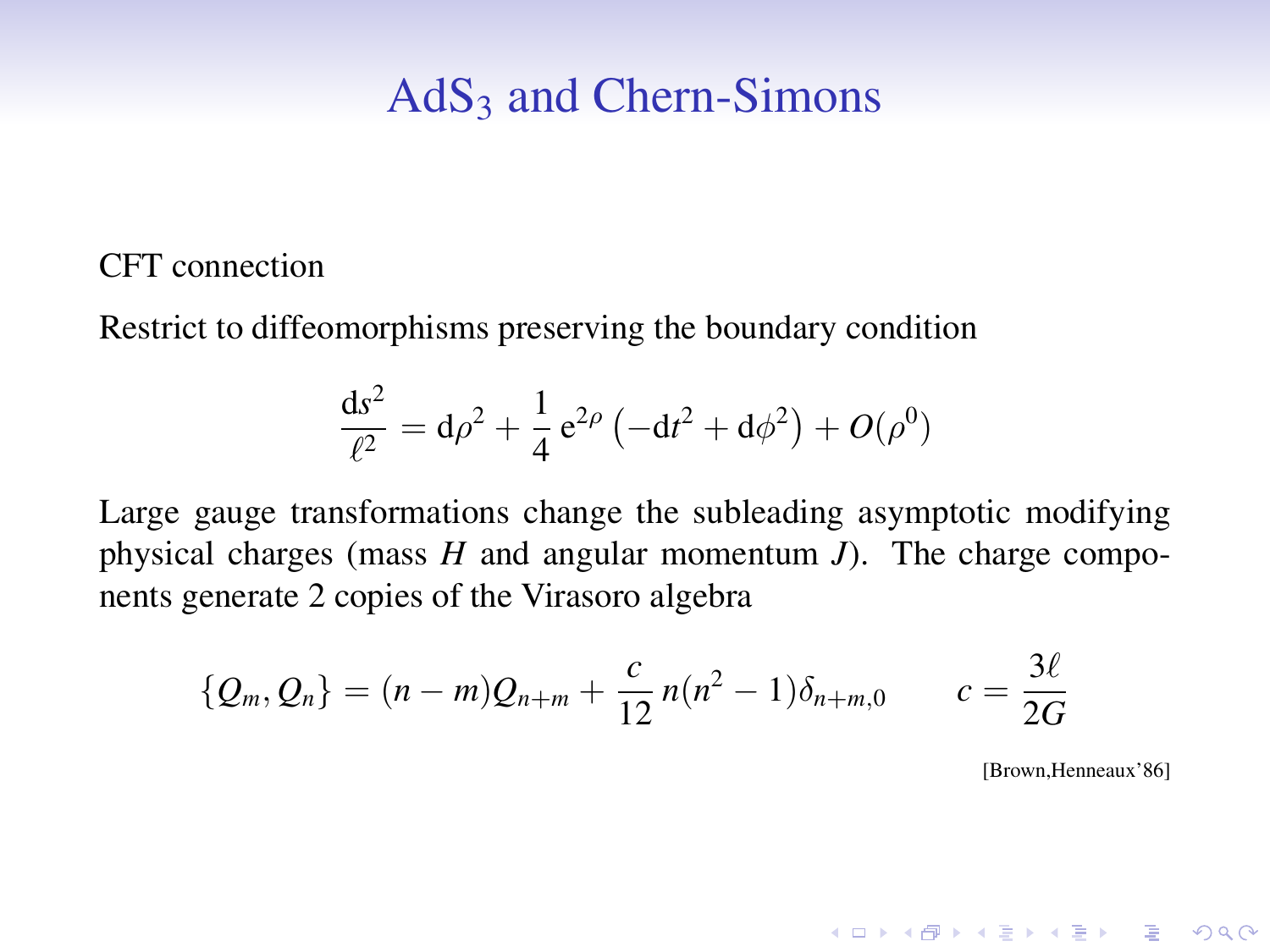3d Gravity as Chern-Simons [Witten'88]

**KID KINK VEX KEX NE YORCH** 

$$
A = \omega + \frac{1}{\ell} e \qquad \bar{A} = \omega - \frac{1}{\ell} e
$$

$$
S = S_{\text{CS}}[A] - S_{\text{CS}}[\bar{A}]
$$

where  $A$ ,  $\overline{A}$  are  $SL(2, R)$ -valued flat connections

for  $SL(N, R) \times SL(N, R)$  one also obtains higher spin fields  $s \leq N$ 

$$
g_{\mu\nu} = \text{Tr} \, (e_{\mu} e_{\nu}) \qquad \phi_{\mu\nu\rho} = \text{Tr} \, (e_{(\mu} e_{\nu} e_{\rho)})
$$

Flat connections are mapped to solutions of Einstein eqs. Gauge transforms become diffeos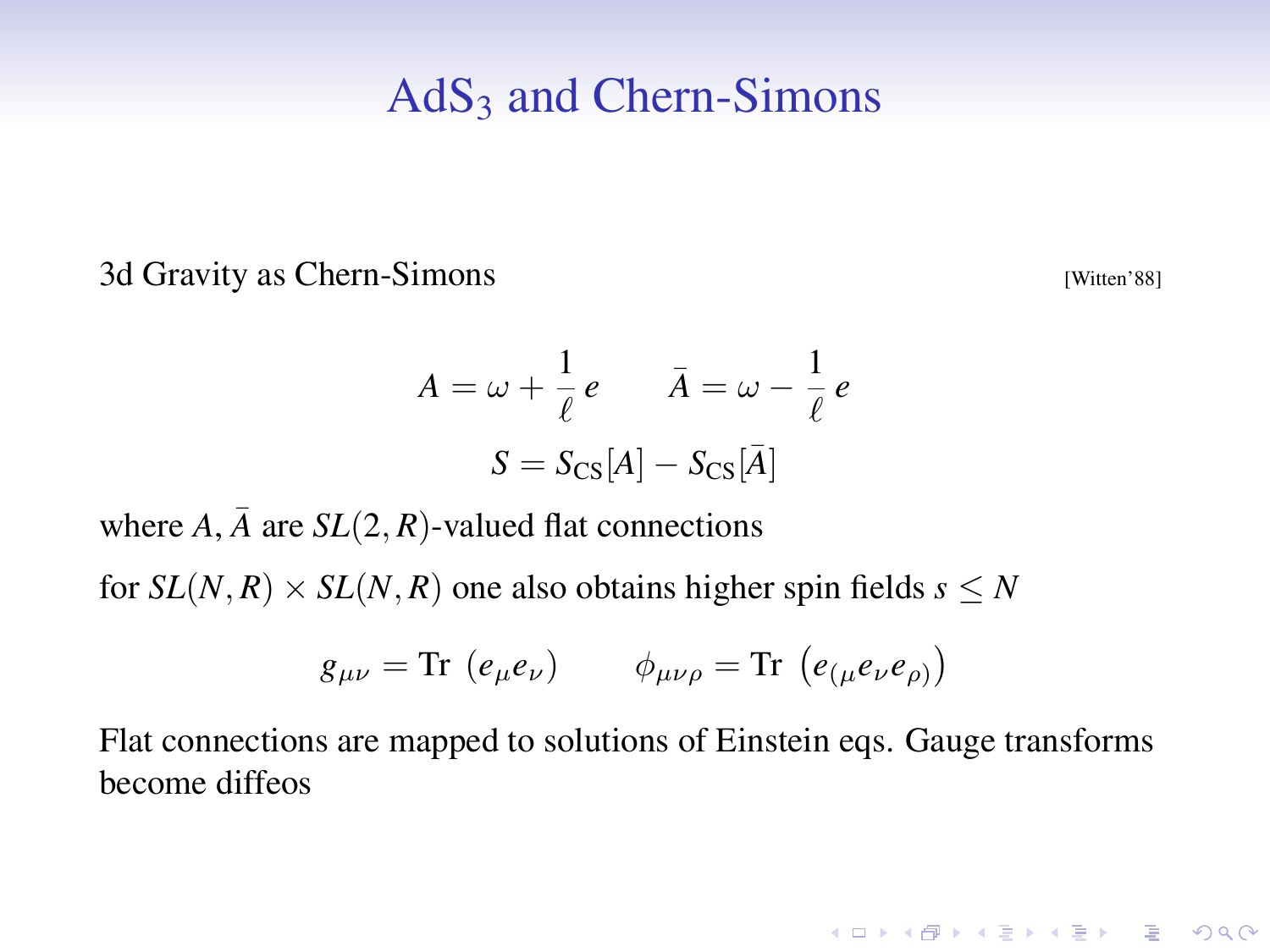Black holes from flat connections

Gauge transformation  $(w = t + i\phi)$   $L_0, L_{+1} \in sl(2)$ 

*A* =  $b^{-1}ab + b^{-1}db$  *b* = exp(-*L*<sub>0</sub> $\rho$ ) *a* =  $a_w dw + a_{\bar{w}}d\bar{w}$ 

If one chooses

$$
a_w = L_1 + ML_{-1}, \qquad \bar{a}_{\bar{w}} = L_{-1} + ML_1
$$

one gets

$$
\frac{ds^2}{\ell^2} = d\rho^2 - (e^{\rho} - Me^{-\rho})^2 dt^2 + (e^{\rho} + Me^{-\rho})^2 d\phi^2
$$

K ロ ▶ K @ ▶ K 할 > K 할 > 1 할 > 1 이익어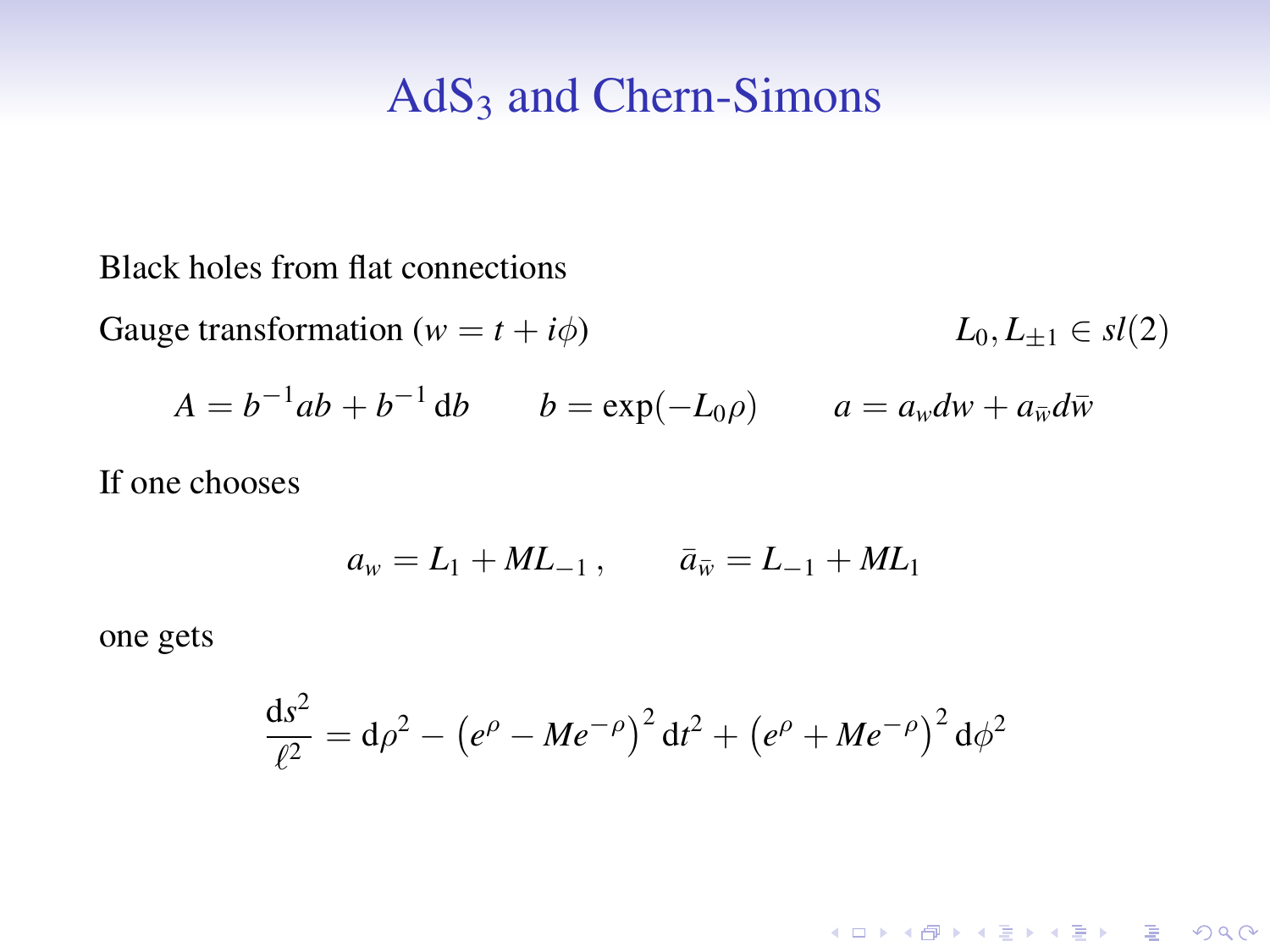CFT connection revisited Gaberdiel,Gopakumar'10]

**KORKARYKERKE POLO** 

- $SL(2, R) \times SL(2, R)$  Chern-Simons corresponds to a Virasoro CFT [Verlinde'89][Witten'91]
- *SL*(*N*, *R*)  $\times$  *SL*(*N*, *R*) Chern-Simons (higher spin *s*  $\leq$  *N* theory) coupled to a set of matter fields corresponds to a  $W_N$  CFT
- for a generic non-integer  $N$  higher spin (Vasiliev) theory

AdS/CFT can test this conjecture in the  $c \to \infty$  limit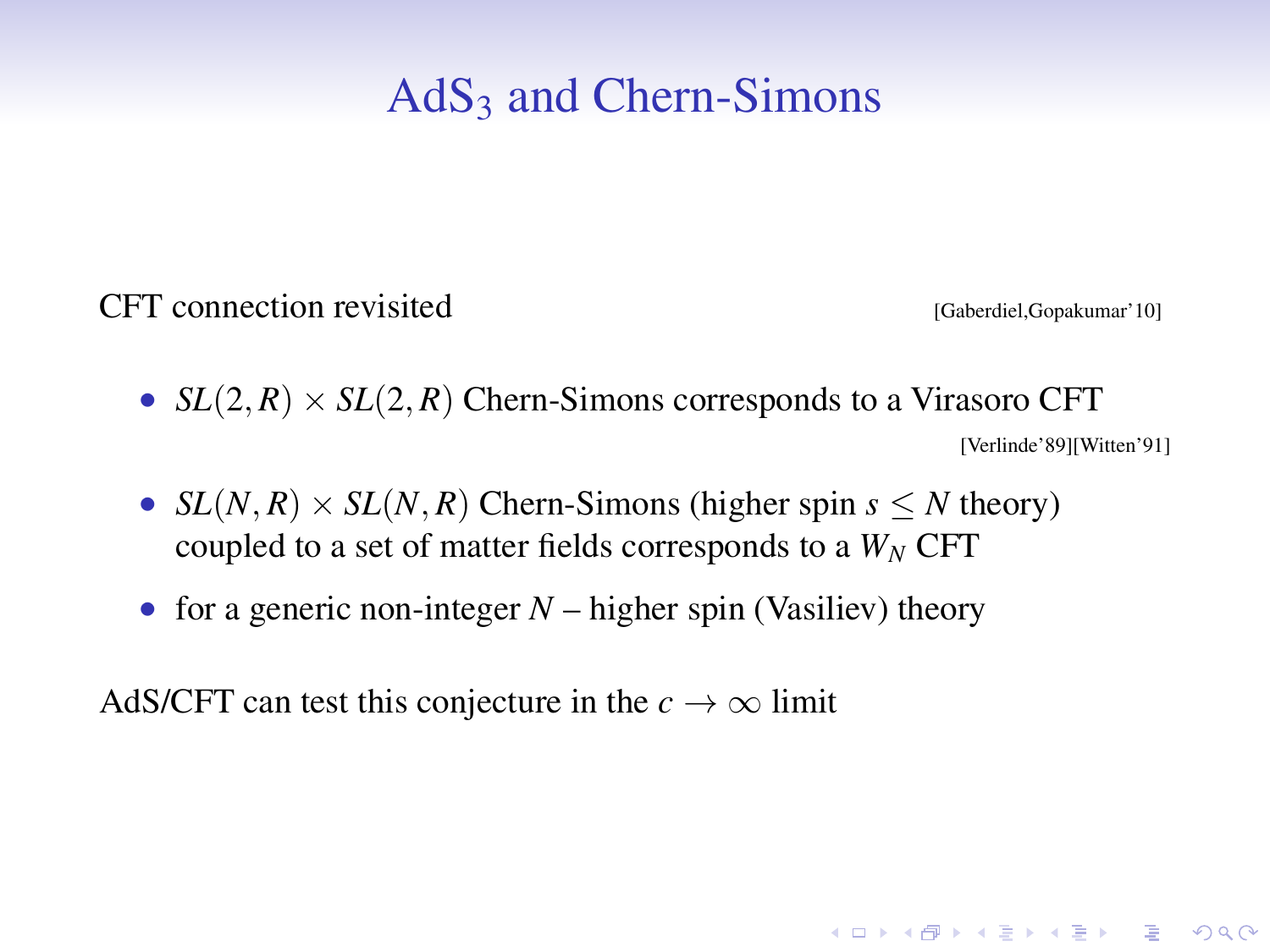Matching with CFT spectrum [Castro *et al'* 11][Perlmutter, Prochazka, Raeymaekers' 12]

**KORKARYKERKE POLO** 

- In the 't Hooft limit,  $N \to \infty$  ( $c \to \infty$ ) and  $\lambda = N/(k+N)$  fixed the spectrum of the CFT side is not well understood
- Alternative is the *semiclassical* limit,  $c \to \infty$ , but  $N = -\lambda$  fixed (non-unitary)

In the non-unitary regime one can match the spectra. There is a descrete set of gauge connections of *SL*(*N*, *C*) with trivial holonomies around the contractible cycle.

- spectrum of *M* matches the  $(0, \Lambda_{-})$  irreps of minimal model CFT's (heavy states)
- fluctuations around those connections produce the spectrum of  $(\Lambda_+, \Lambda_-)$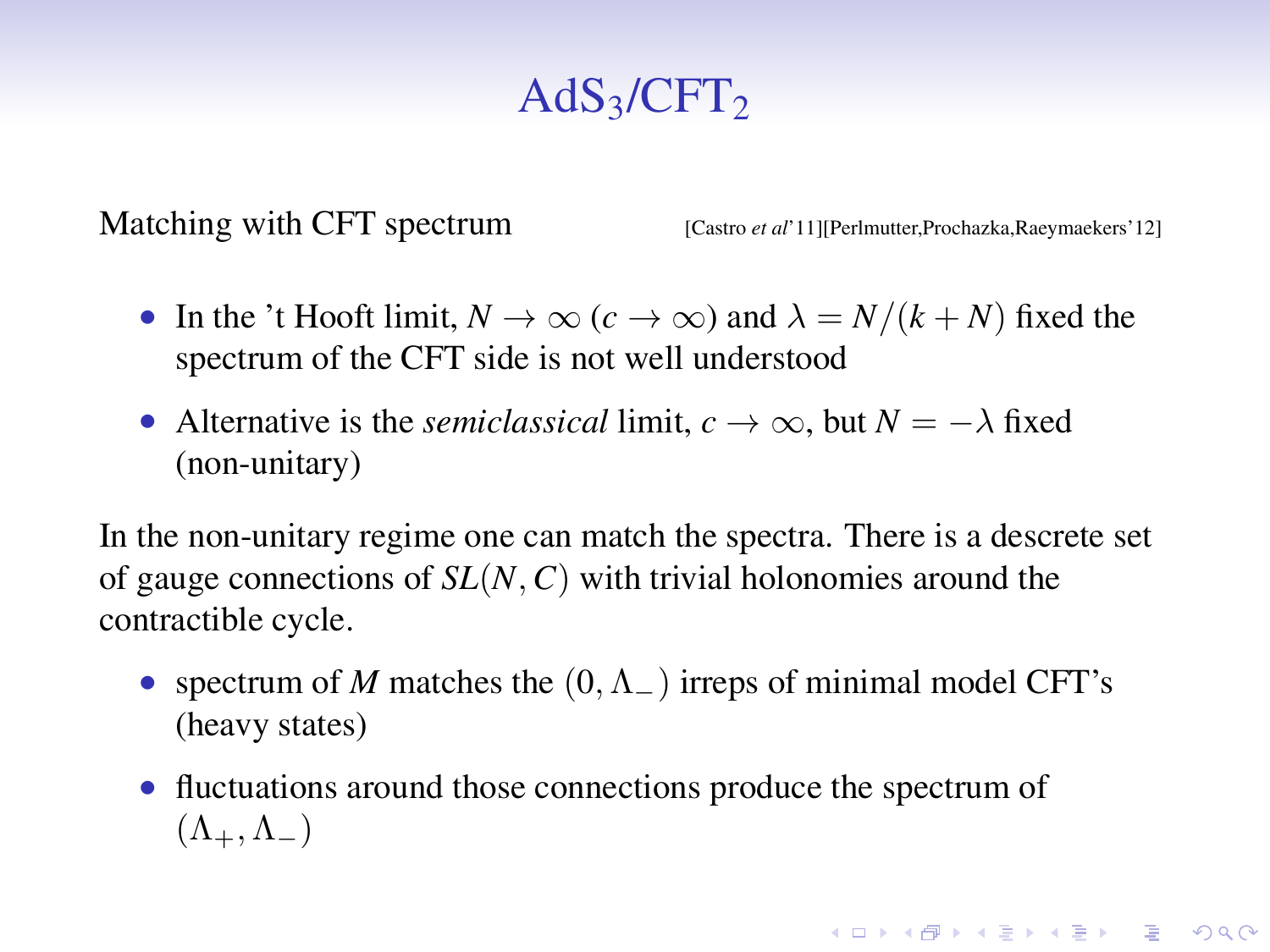Entaglement entropy [Ryu,Takayanagi'06]

Holographic formula for computing entanglement entropy

 $S_{EE}(A) = \frac{\text{Area}(\gamma(A))}{4G}$ ,  $\gamma(A)$  – minimal area surface

In  $AdS_3$  it reproduces the known  $CFT_2$  result [Calabrese,Cardy'04]

**KID KINK VEX KEX NE YORCH** 

$$
S_{\rm EE} = \frac{c}{6} \log \frac{\sqrt{\epsilon^2 + x^2/4} + x/2}{\sqrt{\epsilon^2 + x^2/4} - x/2} \rightarrow \frac{c}{3} \log \frac{x}{\epsilon}
$$

• The relation opens up a rich source of speculations on the meaning of quantum geometry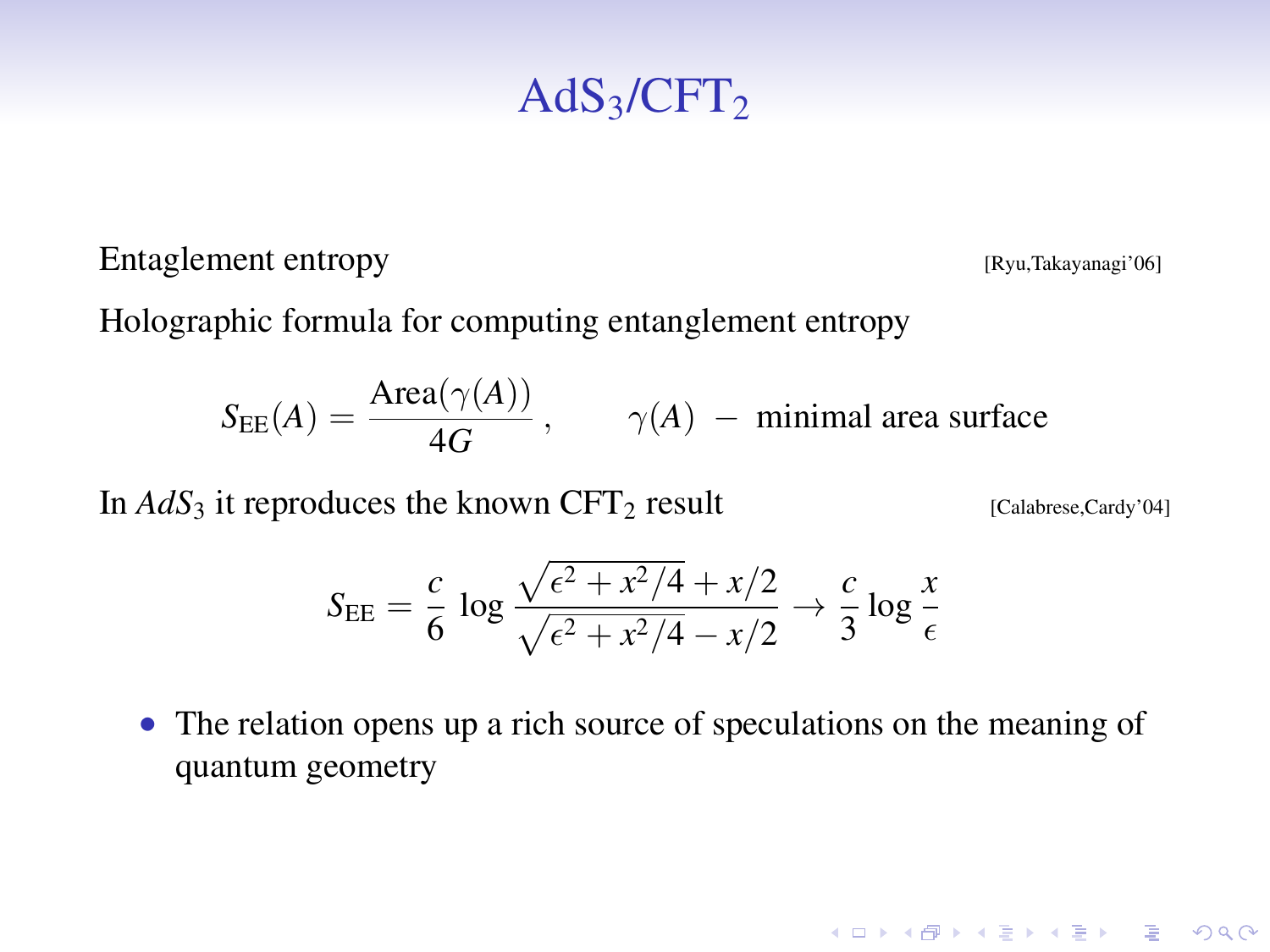Entanglement entropy from Chern-Simons [Ammon,Castro,Iqbal'13]

Natural observables in Chern-Simons theory are (vevs of) Wilson loops

$$
W_R(C) = \operatorname{Tr}_R \operatorname{P} \exp \oint_C A
$$

– gauge invariants, topological invariants.

Less obvious – Wilson lines: looking at the data defining  $W_R$  one can guess

$$
W_R(x_i,x_f) \sim \exp\left(-\sqrt{2c_2(R)}L(x_i,x_f)\right)
$$

Wilson line computes the proper geodesic distance for a particle of mass  $m^2 = 2c_2$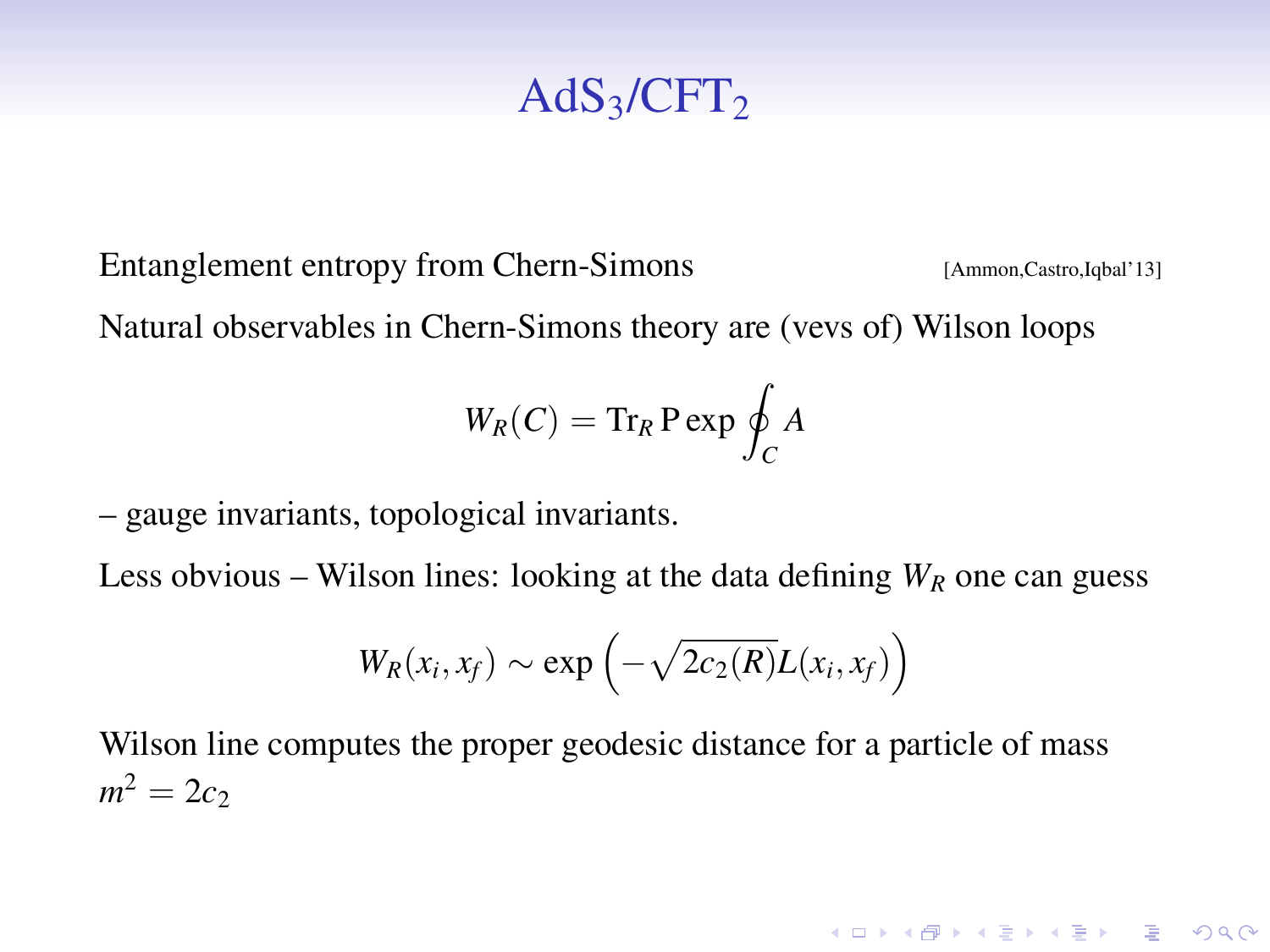Example

$$
W(C) = \text{Tr} \, \mathbf{P} \exp \left(-\int_{\overline{C}} A\right) \, \mathbf{P} \exp \left(-\int_{C} \overline{A}\right)
$$

Wilson line between points  $(u, -x/2, 0)$  and  $(u, x/2, 0)$ 

$$
A_x = \begin{pmatrix} 0 & 1/u \\ 0 & 0 \end{pmatrix}, \qquad \mathbf{P} \exp \int_{-x/2}^{x/2} A_x dx = \exp A_x \cdot x = \begin{pmatrix} 1 & x/u \\ 0 & 1 \end{pmatrix}
$$

$$
\mathbf{P} \exp \int_{-x/2}^{x/2} A_x dx \mathbf{P} \exp \int_{x/2}^{-x/2} \bar{A}_x dx = \begin{pmatrix} 1 + x^2/u^2 & x/u \\ x/u & 1 \end{pmatrix}
$$

$$
\sqrt{\rho} \underbrace{\sqrt{\rho} \underbrace{\sqrt{\rho} \underbrace{\sqrt{\rho} \underbrace{\sqrt{\rho} \underbrace{\sqrt{\rho} \underbrace{\sqrt{\rho} \underbrace{\sqrt{\rho} \underbrace{\sqrt{\rho} \underbrace{\sqrt{\rho} \underbrace{\sqrt{\rho} \underbrace{\sqrt{\rho} \underbrace{\sqrt{\rho} \underbrace{\sqrt{\rho} \underbrace{\sqrt{\rho} \underbrace{\sqrt{\rho} \underbrace{\sqrt{\rho} \underbrace{\sqrt{\rho} \underbrace{\sqrt{\rho} \underbrace{\sqrt{\rho} \underbrace{\sqrt{\rho} \underbrace{\sqrt{\rho} \underbrace{\sqrt{\rho} \underbrace{\sqrt{\rho} \underbrace{\sqrt{\rho} \underbrace{\sqrt{\rho} \underbrace{\sqrt{\rho} \underbrace{\sqrt{\rho} \underbrace{\sqrt{\rho} \underbrace{\sqrt{\rho} \underbrace{\sqrt{\rho} \underbrace{\sqrt{\rho} \underbrace{\sqrt{\rho} \underbrace{\sqrt{\rho} \underbrace{\sqrt{\rho} \underbrace{\sqrt{\rho} \underbrace{\sqrt{\rho} \underbrace{\sqrt{\rho} \underbrace{\sqrt{\rho} \underbrace{\sqrt{\rho} \underbrace{\sqrt{\rho} \underbrace{\sqrt{\rho} \underbrace{\sqrt{\rho} \underbrace{\sqrt{\rho} \underbrace{\sqrt{\rho} \underbrace{\sqrt{\rho} \underbrace{\sqrt{\rho} \underbrace{\sqrt{\rho} \underbrace{\sqrt{\rho} \underbrace{\sqrt{\rho} \underbrace{\sqrt{\rho} \underbrace{\sqrt{\rho} \underbrace{\sqrt{\rho} \underbrace{\sqrt{\rho} \underbrace{\sqrt{\rho} \underbrace{\sqrt{\rho} \underbrace{\sqrt{\rho} \underbrace{\sqrt{\rho} \underbrace{\sqrt{\rho} \underbrace{\sqrt{\rho} \underbrace{\sqrt{\rho} \underbrace{\sqrt{\rho} \underbrace{\sqrt{\rho} \underbrace{\sqrt{\rho} \underbrace{\sqrt{\rho} \underbrace{\sqrt{\rho} \underbrace{\sqrt{\rho} \underbrace{\sqrt{\rho} \underbrace{\sqrt{\rho} \underbrace{\sqrt{\rho} \underbrace{\sqrt{\rho} \underbrace{\sqrt{\rho} \underbrace{\sqrt{\
$$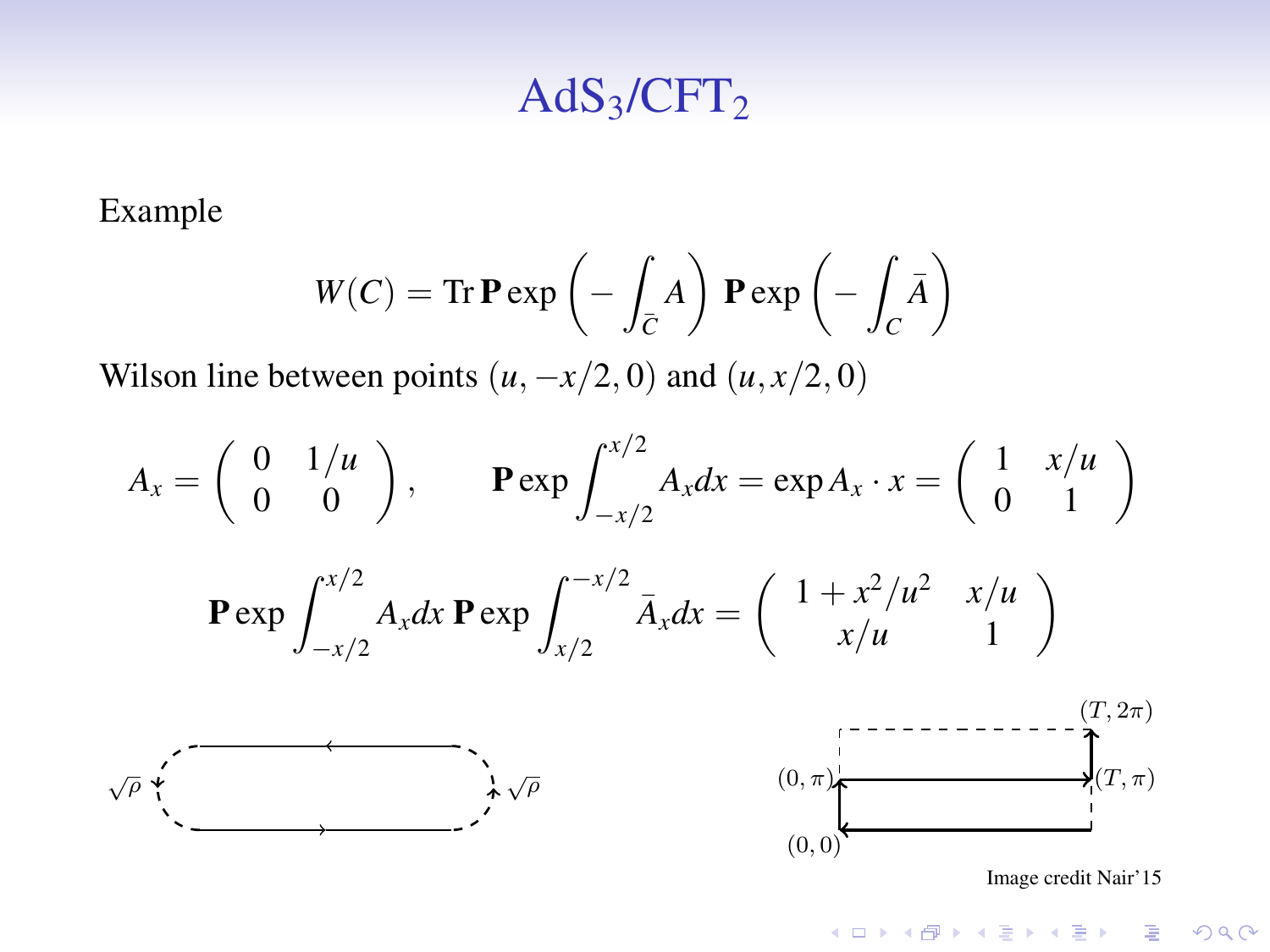General behavior **[Hegde,Kraus,Perlmutter'15]** 

**KORKARYKERKE POLO** 

*SL*(*N*), any representation *w* =  $t + i\phi$  $W_R(C) \longrightarrow \langle \text{hw}_R | W | \text{hw}_R \rangle$  $= \mathrm{e}^{-4h_R} \langle \left.\mathrm{hw}_R\left| \mathrm{e}^{-a_w w - a_{\widetilde{w}} \bar{w}} \right| - \mathrm{hw}_R \left.\right\rangle\langle \left.-\mathrm{hw}_R\left| \mathrm{e}^{\bar{a}_w w + \bar{a}_{\widetilde{w}} \bar{w}} \right| \mathrm{hw}_R \left.\right\rangle\right\rangle$ 

- Entanglement entropy case corresponds to  $hw_R = \rho$
- For general *R* the Wilson line computes a semiclassical ( $c \to \infty$ ) conformal block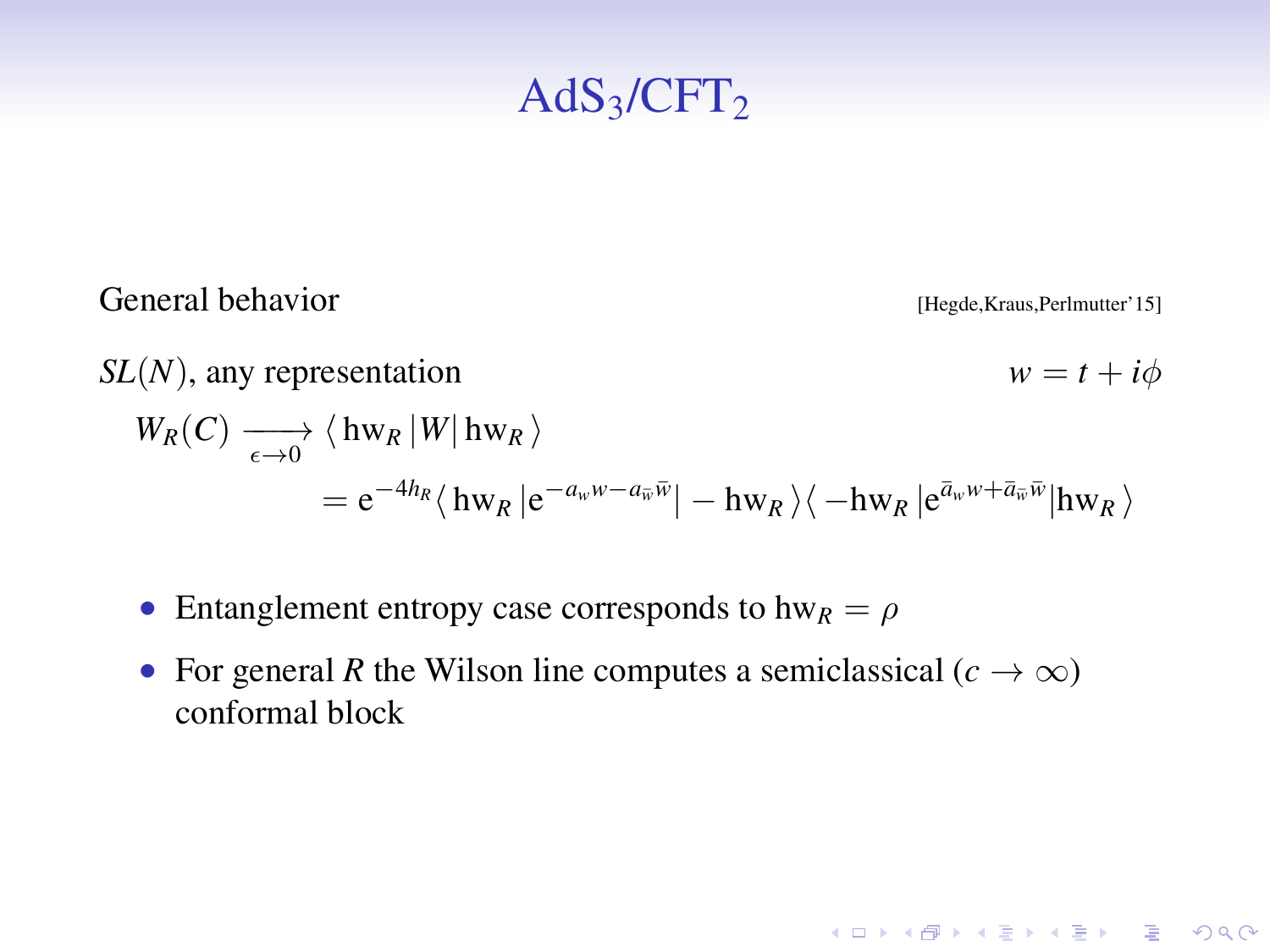(AdS/)CFT interpretation

Wilson lines compute the coupling of a probe particle of mass  $m = \sqrt{2c_2(R)}$ to the classical background provided by the connection  $\overline{A}$ ,  $\overline{A}$ . From the AdS/CFT point of view this is

$$
\langle O(\infty)O(0)O(w)O(1)\rangle = \langle O_H | O_L(0)O_L(w) | O_H \rangle
$$

For  $O_L$  corresponding to the  $\rho$ -primary one gets the von Neumann entropy (*cf.* talk by V.P. Nair)

**KORKARYKERKE POLO**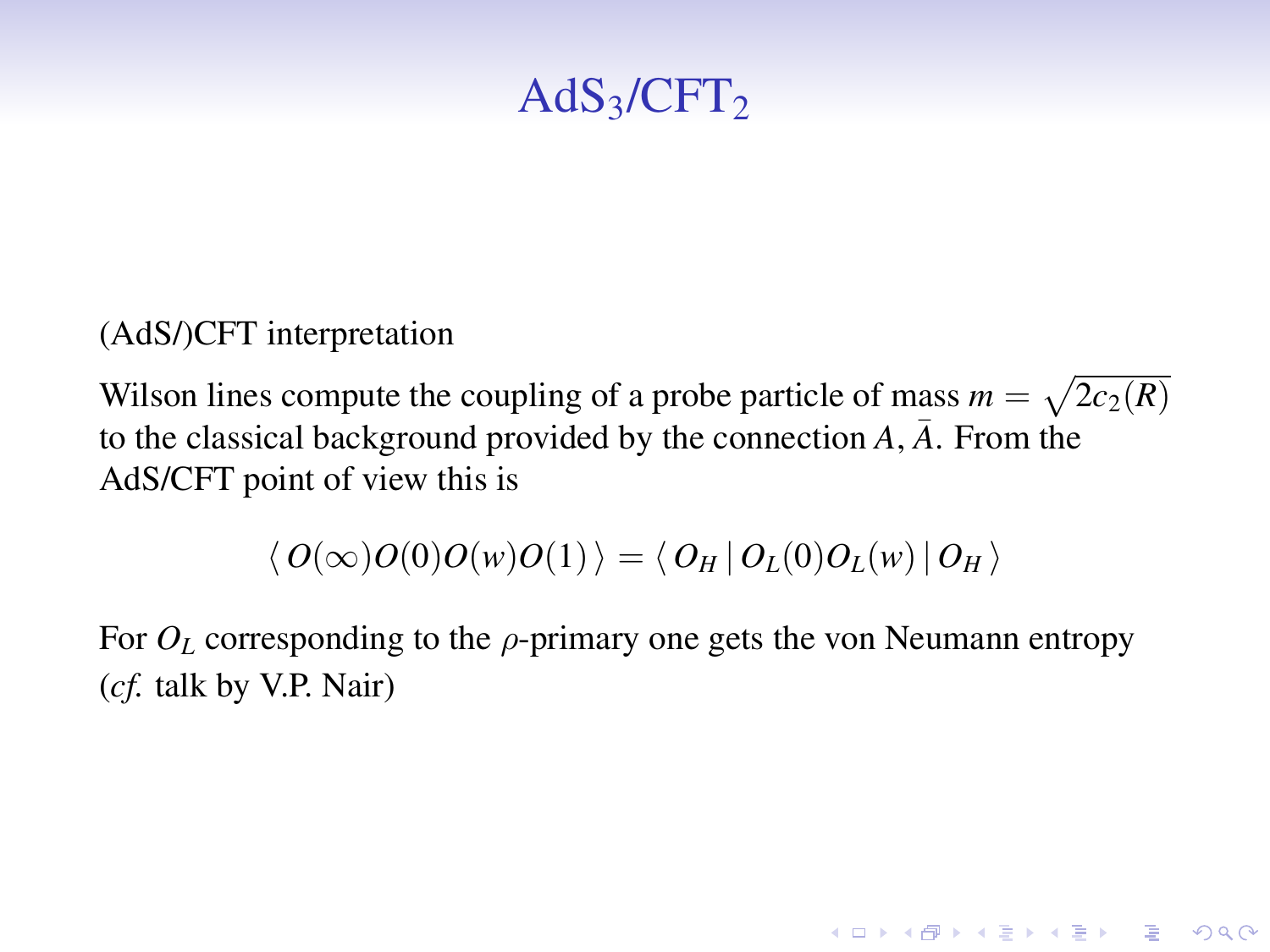From matrix elements to tau-functions [DM,Mironov,Morozov]

**KORKARYKERKE POLO** 

Calculation of Wilson lines reduces to determination of matrix elements

$$
\langle -hw_R | e^{a_w w + a_{\overline{w}} \overline{w}} |hw_R \rangle
$$
,  $a_w = L_{-1} + \sum_{s=2}^N Q_s L_{s-1}^{(s)}$ 

It turns out that physically interesting matrix elements are described by special  $\tau$ -functions

$$
\tau^{(k)}(s,\bar{s}|G) = \langle \mathop{\mathrm{hw}}\nolimits_k | e^H G e^{\bar{H}} | \mathop{\mathrm{hw}}\nolimits_k \rangle, \qquad e^H = \exp \sum_{i=1}^s s_s R_k (L_{-(s-1)}^s)
$$

Toda recursion relation

$$
\tau^{(k)}\partial_1\bar{\partial}_1\tau^{(k)}-\partial_1\tau^{(k)}\bar{\partial}_1\tau^{(k)}=\tau^{(k+1)}\tau^{(k)}
$$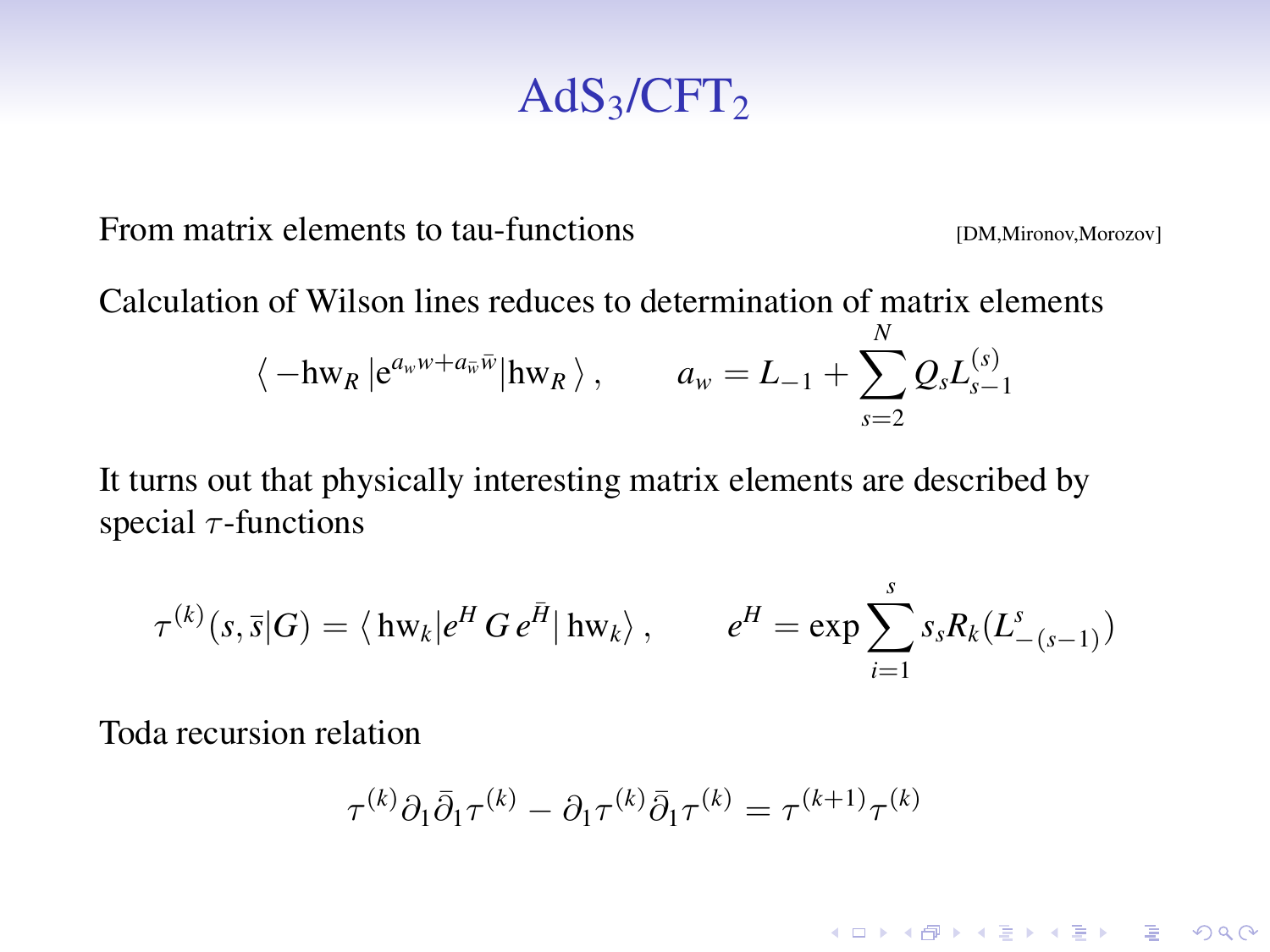Skew tau-function [DM,Mironov,Morozov]

K ロ ▶ K @ ▶ K 할 > K 할 > 1 할 > 1 이익어

$$
\tau_-^{(k)}(s, G) = \langle \mathrm{hw}_k | e^H G | - \mathrm{hw}_k \rangle = \left( \frac{\partial}{\partial \overline{s}_1} \right)^{k(N-k)} \tau^{(k)}(s, \overline{s}, G)
$$

Recursion relation

$$
\tau_{-}^{(k)} \frac{\partial^2 \tau_{-}^{(k)}}{\partial t^2} - \left(\frac{\partial \tau_{-}^{(k)}}{\partial t}\right)^2 = \tau_{-}^{(k+1)} \tau_{-}^{(k-1)}
$$

Other  $\tau$ -functions? Integrable structures? (work in progress)